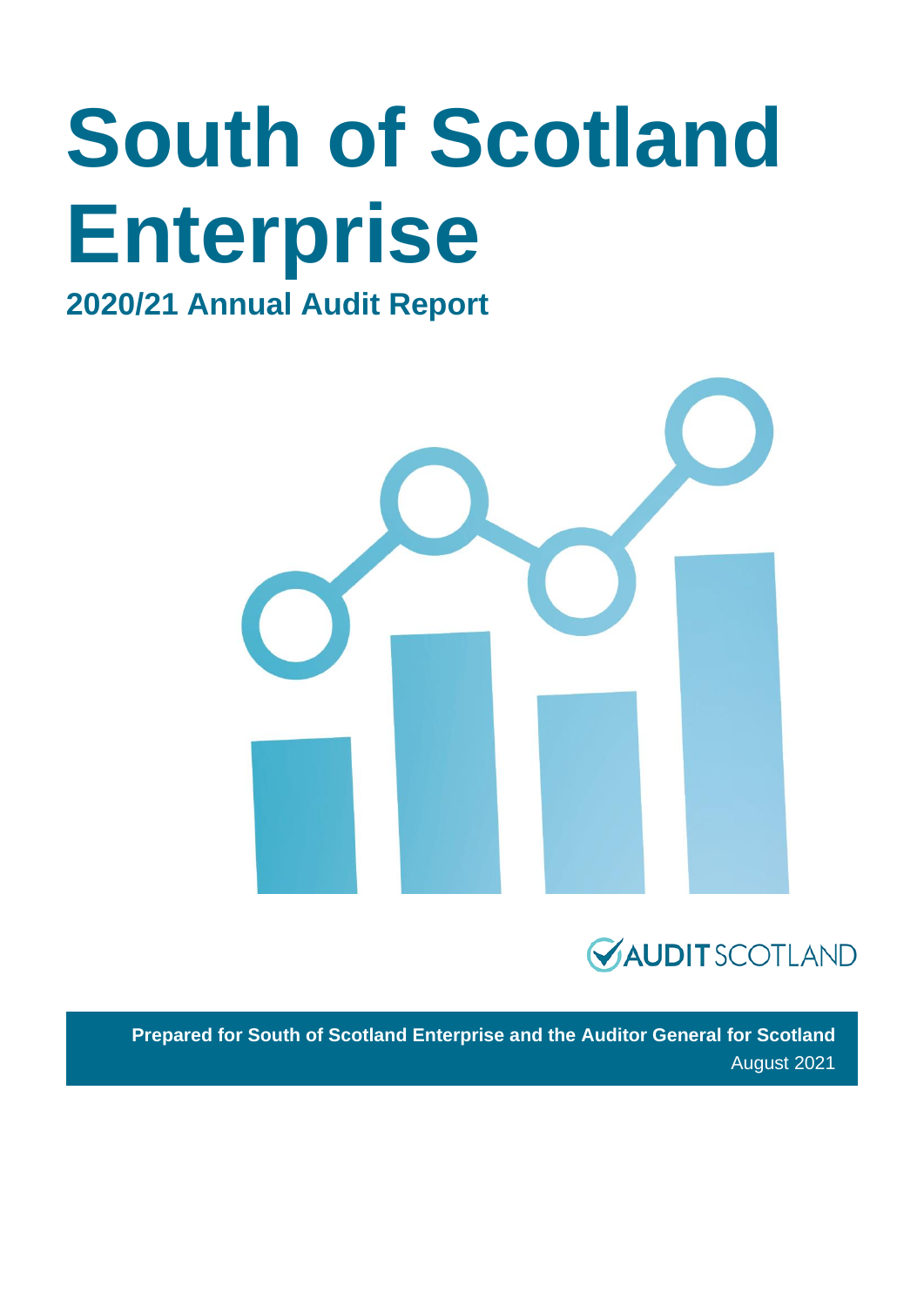### **Contents**

| Key messages                                                   | 3  |
|----------------------------------------------------------------|----|
| <b>Introduction</b>                                            | 4  |
| 1. Audit of 2020/21 annual report and accounts                 | 7  |
| 2. Financial management                                        | 11 |
| 3. Financial sustainability                                    | 16 |
| 4. Governance and transparency                                 | 17 |
| 5. Value for money                                             | 21 |
| Appendix 1: Action plan 2020/21                                | 24 |
| Appendix 2: Significant audit risks                            | 26 |
| Appendix 3: Summary of 2020/21 national performance reports 30 |    |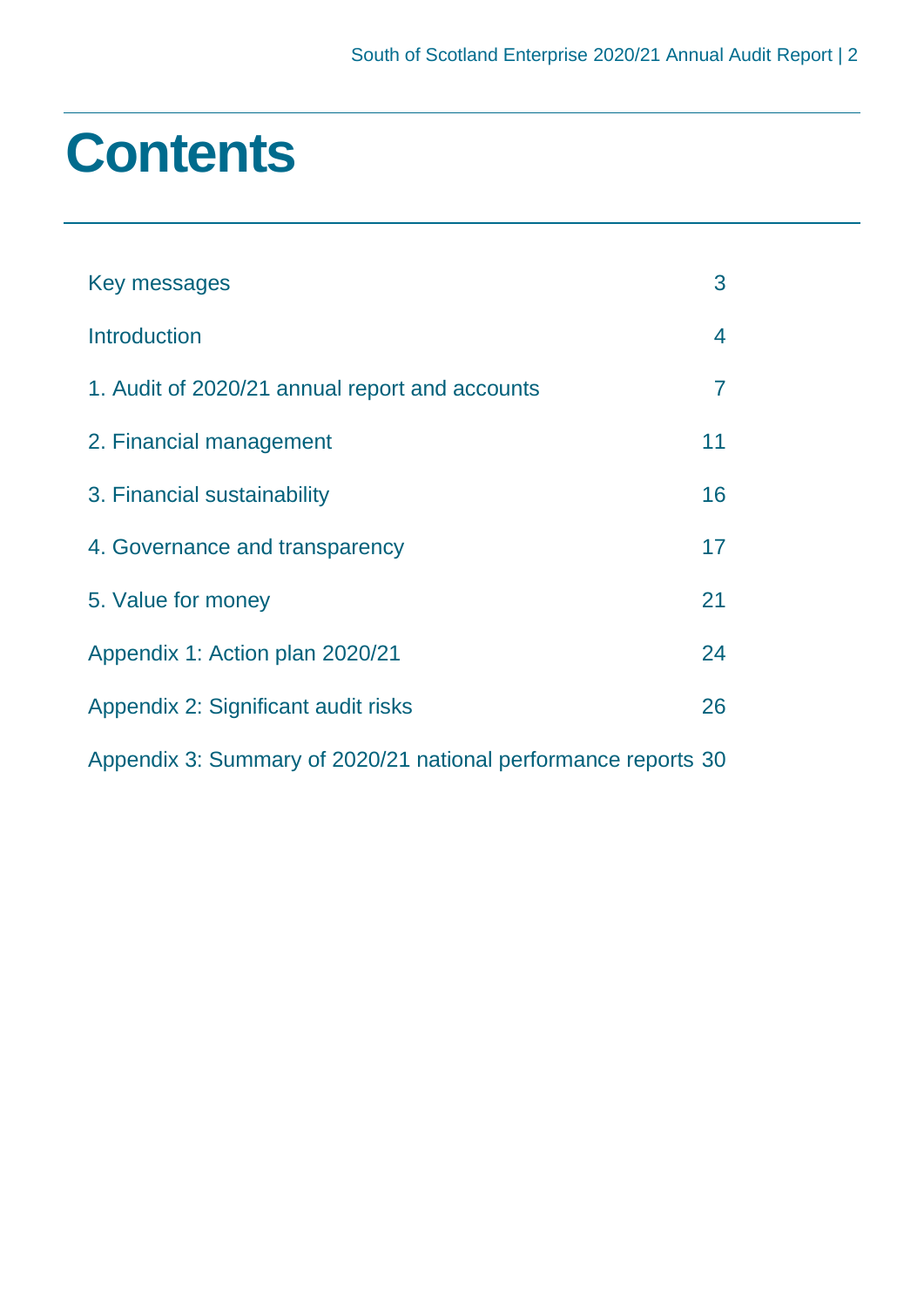### <span id="page-2-0"></span>**Key messages**

#### **2020/21 annual report and accounts**

- **1** The financial statements of South of Scotland Enterprise (SOSE) give a true and fair view of its financial position at 31 March 2021 and of the net expenditure for the period then ended.
- **2** The expenditure and income in the financial statements were incurred or applied in accordance with applicable enactments and guidance.
- **3** The other information in the annual report and accounts is consistent with the financial statements and prepared in accordance with legal requirements.

#### **Financial management and sustainability**

- **4** SOSE has effective arrangements for financial management, and it operated within its budget for 2020/21.
- **5** SOSE's first year was dominated by the challenges of the Covid-19 crisis. Its arrangements were effective in issuing about £12.4 million of Covid-19 related business support grants in 2020/21.
- **6** SOSE has developed a five-year financial plan and intends to develop a longer-term financial strategy once its strategic action plan is in place.

#### **Governance and transparency**

- **7** SOSE has made good progress in developing its governance and recognises the need to continue to embed its arrangements. It also recognises opportunities to enhance openness and transparency.
- **8** SOSE has operating plans for its initial years and is planning to prepare a three-year strategic action plan in April 2022, once the Regional Economic Strategy is finalised and to align with other enterprise and skills agencies.

#### **Value for money**

- **9** SOSE has started developing its performance management framework and its arrangements to assess and demonstrate Best Value.
- **10** The performance report in SOSE's annual report and accounts provides a comprehensive overview of SOSE's performance. SOSE will continue to develop the performance report to reflect its progress as an organisation.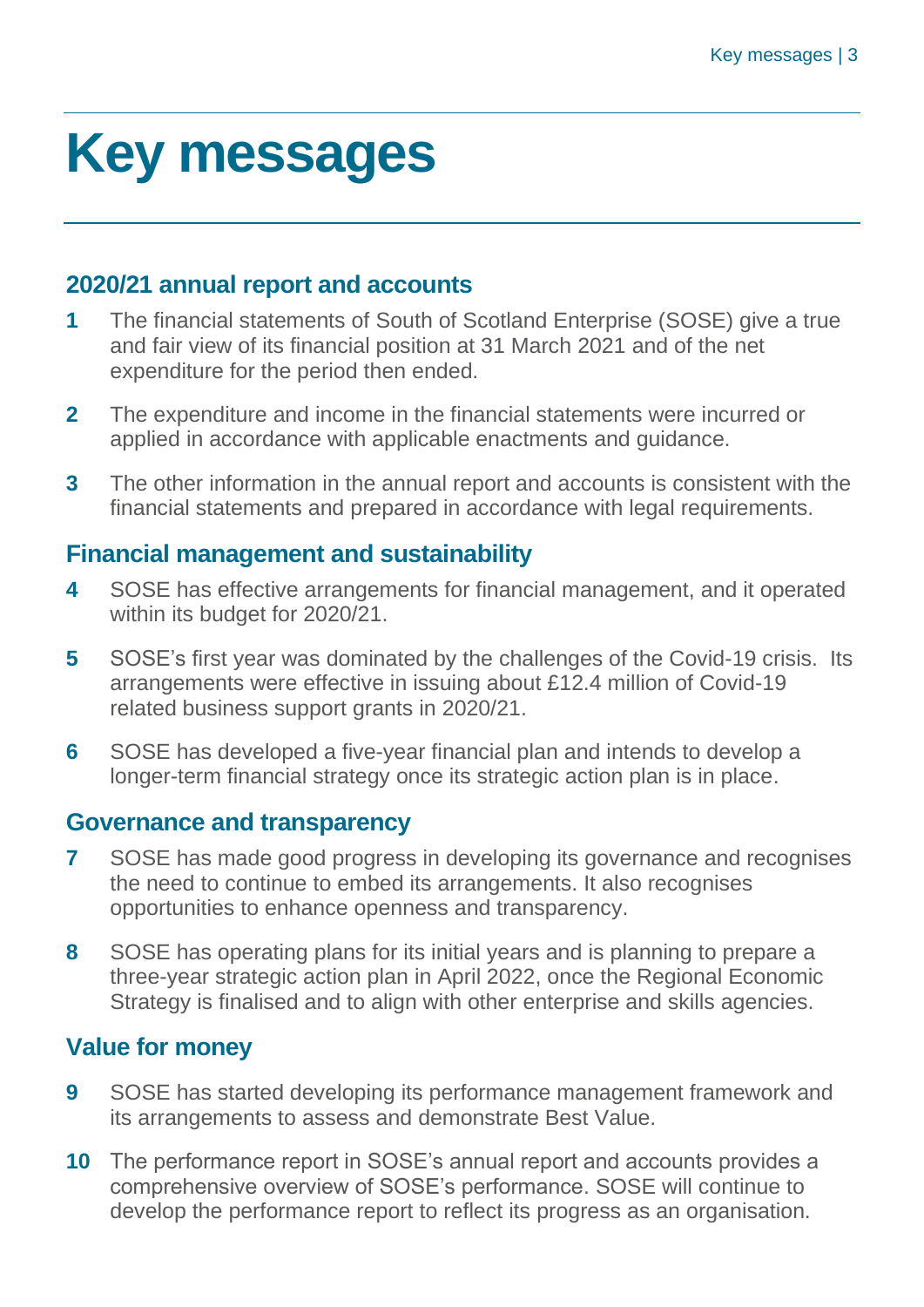### <span id="page-3-0"></span>**Introduction**

**1.** In June 2019 the Scottish Parliament passed the South of Scotland Enterprise Act 2019, establishing South of Scotland Enterprise (SOSE) as a non-departmental public body. After an initial six-month set up period, SOSE became fully operational from 1 April 2020. This report summarises the findings from our first audit of SOSE, covering the extended reporting period from 16 October 2019 to 31 March 2021.

**2.** The scope of our audit was set out in our annual audit plan presented to the March 2021 meeting of the Audit and Risk Committee (ARC). This report comprises the findings from:

- an audit of SOSE's annual report and accounts
- consideration of the four audit dimensions that frame the wider scope of public audit set out in the [Code of Audit Practice 2016.](http://www.audit-scotland.gov.uk/report/code-of-audit-practice-2016)
- **3.** The main elements of our audit work in 2020/21 have been:
	- an audit of the SOSE's annual report and accounts for the period from 16 October 2019 to 31 March 2021, including the issue of an independent auditor's report setting out our opinions
	- a review of SOSE's key financial systems
	- consideration of the four audit dimensions.

**4.** In common with all organisations, the coronavirus pandemic (Covid-19) has had a considerable impact on SOSE. In its first year of operation, SOSE predominantly focussed on responding to the impact of Covid-19 on businesses in the south of Scotland, whilst developing and embedding its governance arrangements. Our annual audit plan highlighted risks in relation to the administration of Covid-19 support funding and the impact of Covid-19 on the development of SOSE's governance arrangements, financial planning and performance management.

#### **Adding value through the audit**

- **5.** We add value to SOSE through the audit by:
	- identifying and providing insight on significant risks, and making clear and relevant recommendations
	- sharing intelligence and good practice through our national reports [\(Appendix 3\)](#page-29-0) and good practice guides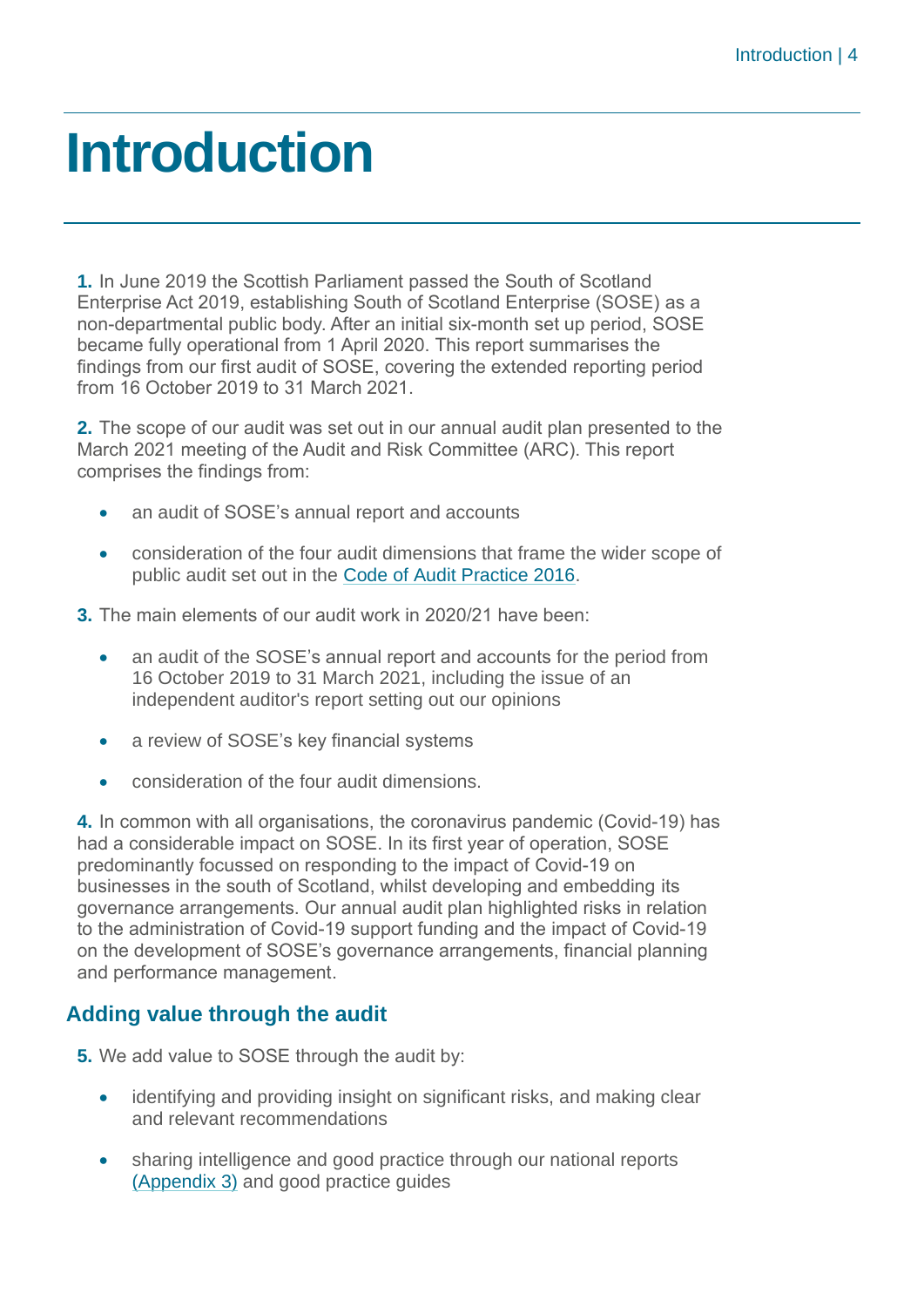• providing clear and focused conclusions on the appropriateness, effectiveness and impact of corporate governance, performance management arrangements and financial sustainability.

#### **Responsibilities and reporting**

**6.** SOSE has primary responsibility for ensuring the proper financial stewardship of public funds. This includes preparing an annual report and accounts that is in accordance with the accounts direction from the Scottish **Ministers** 

**7.** SOSE is also responsible for establishing appropriate and effective arrangements for governance, propriety and regularity.

**8.** Our responsibilities as independent auditor are established by the Public Finance and Accountability (Scotland) Act 2000 and the [Code of Audit Practice](https://www.audit-scotland.gov.uk/report/code-of-audit-practice-2016)  [2016,](https://www.audit-scotland.gov.uk/report/code-of-audit-practice-2016) and supplementary guidance and International Standards on Auditing in the UK. As public sector auditors we give independent opinions on the annual report and accounts. Additionally, we conclude on the appropriateness and effectiveness of the performance management arrangements, the suitability and effectiveness of corporate governance arrangements, the financial position and arrangements for securing financial sustainability. Further details of the respective responsibilities of management and the auditor can be found in the [Code of Audit Practice 2016](http://auditscotland.spideronline.co.uk/report/code-of-audit-practice-2016) and supplementary guidance.

**9.** This report raises matters from our audit. Weaknesses or risks identified are only those which have come to our attention during our normal audit work and may not be all that exist. Communicating these does not absolve management from its responsibility to address the issues we raise and to maintain adequate systems of control.

**10.** Our annual audit report contains an agreed action plan at [Appendix 1.](#page-23-0) It sets out specific recommendations, the responsible officers and dates for implementation.

#### **Auditor independence**

**11.** Auditors appointed by the Auditor General for Scotland must comply with the Code of Audit Practice and relevant supporting guidance. When auditing the financial statements auditors must comply with professional standards issued by the Financial Reporting Council and those of the professional accountancy bodies.

**12.** We can confirm that we comply with the Financial Reporting Council's Ethical Standard. We can also confirm that we have not undertaken any nonaudit related services and therefore the 2020/21 audit fee of £95,000 as set out in our annual audit plan remains unchanged. We are not aware of any relationships that could compromise our objectivity and independence.

**13.** This report is addressed to both SOSE and the Auditor General for Scotland and will be published on Audit Scotland's website [www.audit](http://www.audit-scotland.gov.uk/)[scotland.gov.uk](http://www.audit-scotland.gov.uk/) in due course.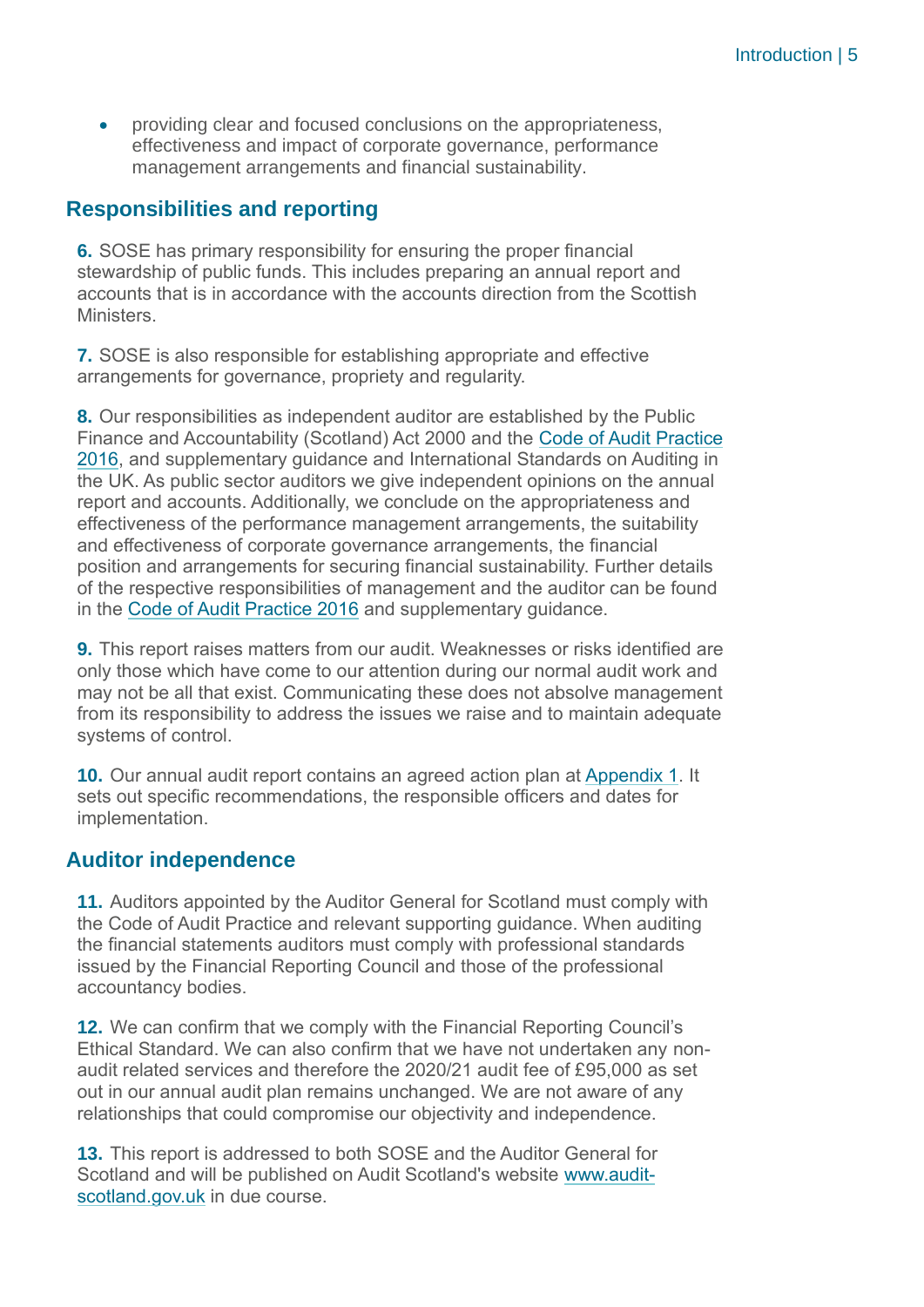**14.** We would like to thank management and staff who have been involved in our work for their cooperation and assistance during the audit.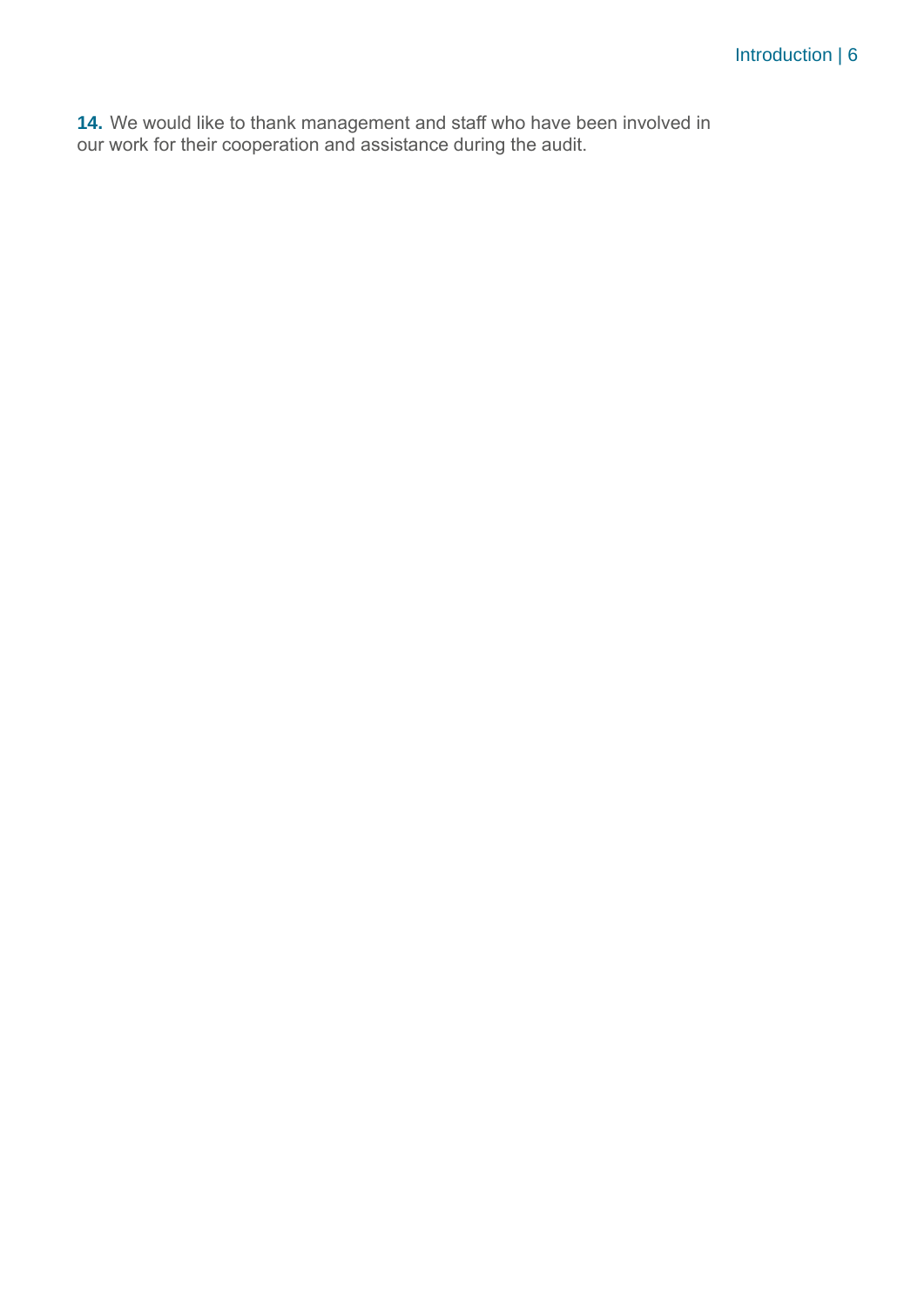## <span id="page-6-0"></span>**1. Audit of 2020/21 annual report and accounts**

The principal means of accounting for the stewardship of resources and performance

#### **Main judgements**

The financial statements of SOSE give a true and fair view of the state of its financial position at 31 March 2021 and of the net expenditure for the period then ended.

The expenditure and income in the financial statements were incurred or applied in accordance with applicable enactments and guidance.

The other information in the annual report and accounts is consistent with the financial statements and prepared in accordance with legal requirements.

#### **Our audit opinions on the annual report and accounts are unmodified**

**15.** The SOSE Board approved the annual report and accounts for the extended reporting period from 16 October 2019 to 31 March 2021 on 26 August 2021, after consideration by the ARC. As reported in the independent auditor's report:

- the financial statements give a true and fair view and were properly prepared in accordance with the financial reporting framework
- expenditure and income were regular and in accordance with applicable enactments and guidance issued by the Scottish Ministers
- the audited part of the remuneration and staff report was properly prepared in accordance with legal requirements
- the performance report and governance statement were consistent with the financial statements and properly prepared in accordance with the relevant legislation and directions made by Scottish Ministers.

#### **The annual report and accounts were signed off in accordance with the agreed timescales**

**16.** The unaudited annual report and accounts were received in line with the agreed audit timetable on 24 May 2021. The first version of the accounts did not include pension disclosures due to delays in SOSE obtaining this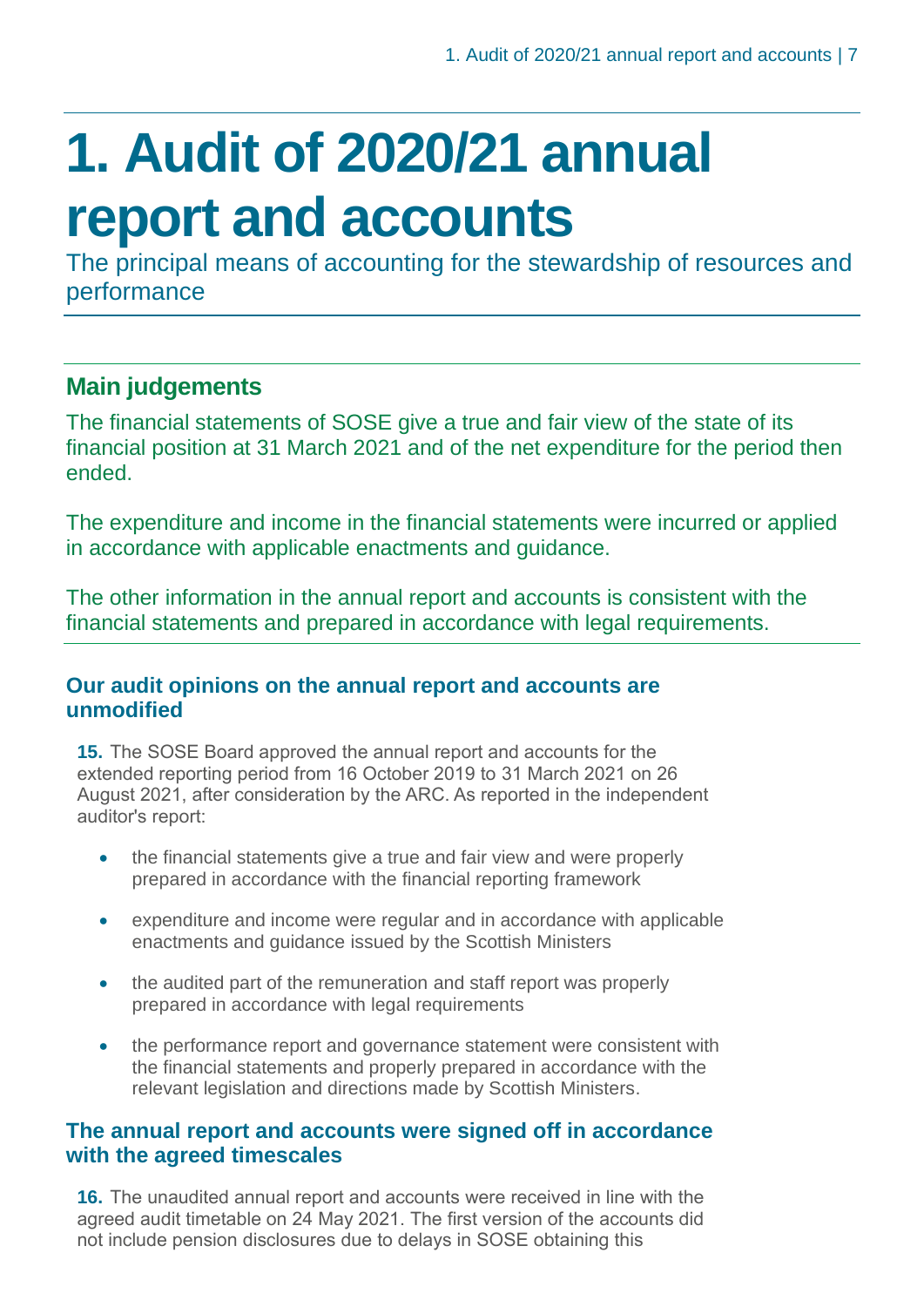information from the actuary. We received a full set of accounts, complete with pension disclosures, on 11 June 2021. In addition to our audit of the financial statements, we also reviewed the processes and controls in place for the payment of grant funding and key financial processes.

**17.** The working papers provided with the annual report and accounts were of a high standard and the audit team received good support from finance staff which helped ensure the audit process ran smoothly. We are pleased that our overall approach, and cooperation between finance team and the audit team, enabled completion of the audit in accordance with the agreed timetable.

#### **Overall materiality was £223,000**

**18.** We carried out our initial assessment of materiality during the planning phase of the audit. On receipt of the unaudited annual report and accounts we reviewed our materiality calculations and concluded that they remained appropriate as shown in [Exhibit](#page-7-0) 1.

#### <span id="page-7-0"></span>**Exhibit 1 Materiality values**

| <b>Materiality level</b>   | <b>Amount</b> |
|----------------------------|---------------|
| <b>Overall materiality</b> | £223,000      |
| Performance materiality    | £123,000      |
| <b>Reporting threshold</b> | £11,000       |

Source: Audit Scotland

#### **Appendix 2 identifies the main risks of material misstatement and our audit work to address these**

**19.** [Appendix 2](#page-25-0) provides our assessment of risks of material misstatement in the annual report and accounts and any wider audit dimension risks. These risks influenced our overall audit strategy, the allocation of staff resources to the audit and indicate how the efforts of the audit team were directed. [Appendix 2](#page-25-0) also identifies the work we undertook to address these risks and our conclusions from this work.

#### **Significant findings from the audit of the annual report and accounts**

<span id="page-7-1"></span>**20.** International Standard on Auditing (UK) 260 requires us to communicate significant findings from the audit to those charged with governance, including our view about the qualitative aspects of the body's accounting practices. The significant findings are summarised in [Exhibit](#page-7-1) 2. Where a finding has resulted in a recommendation to management, a cross-reference to the action plan at [Appendix 1](#page-23-0) has been included.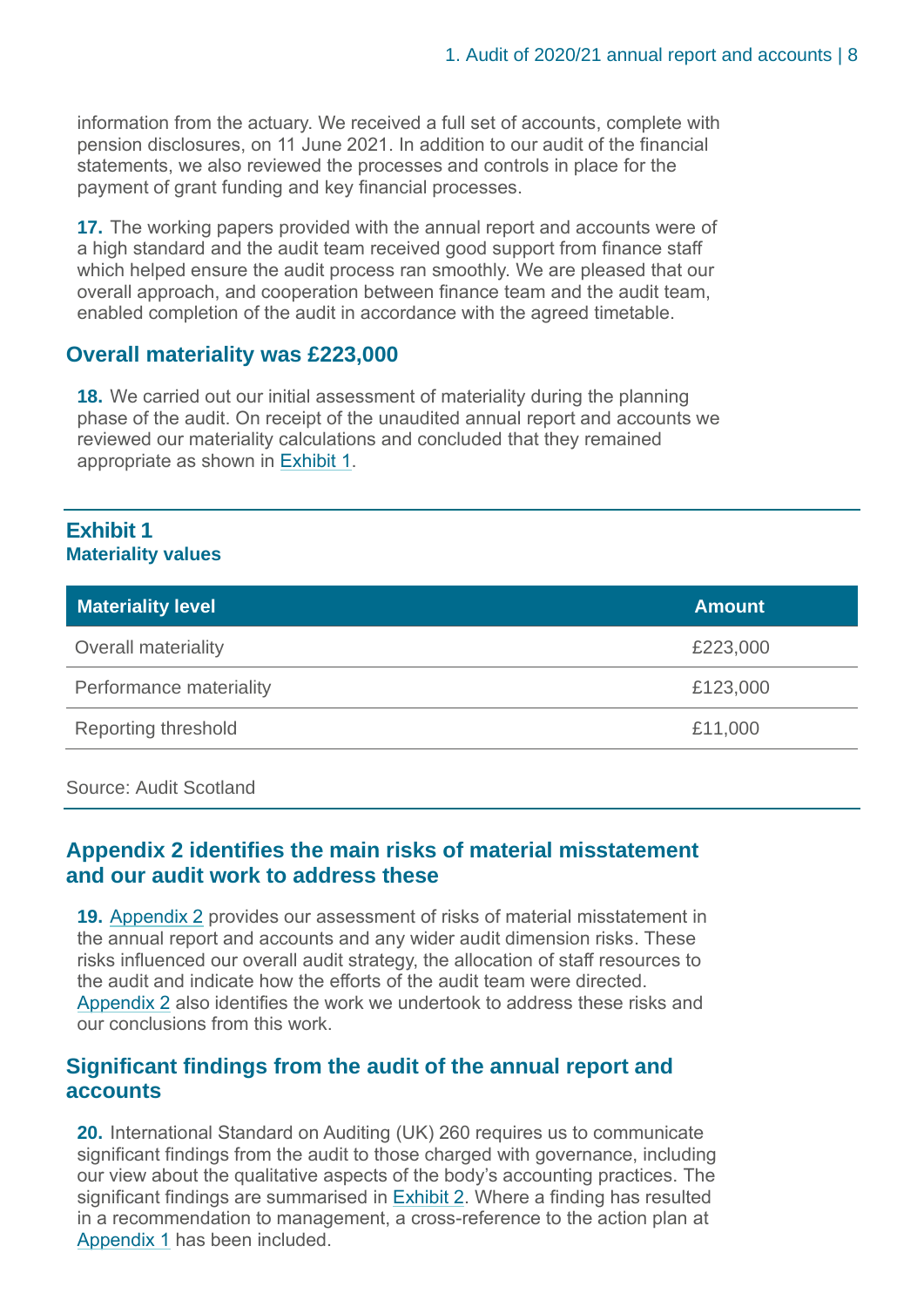#### **Exhibit 2 Significant findings from the audit of financial statements**

the remuneration report, but there is flexibility

| <b>Issue</b>                                                                                                                                                                                                                                                                                                                                                                                                                                                                                                                                                                             | <b>Resolution</b>                                                                                                                                                                                                                                                                                                                                                                                                                                                                                                                                                                                                                                                                                          |
|------------------------------------------------------------------------------------------------------------------------------------------------------------------------------------------------------------------------------------------------------------------------------------------------------------------------------------------------------------------------------------------------------------------------------------------------------------------------------------------------------------------------------------------------------------------------------------------|------------------------------------------------------------------------------------------------------------------------------------------------------------------------------------------------------------------------------------------------------------------------------------------------------------------------------------------------------------------------------------------------------------------------------------------------------------------------------------------------------------------------------------------------------------------------------------------------------------------------------------------------------------------------------------------------------------|
| 1. Accounting for start-up grant funding<br>SOSE included its start-up grant funding from the<br>Scottish Government of £255,000 as income in the<br><b>Statement of Comprehensive Net Expenditure</b><br>(SoCNE).<br>In accordance with the 2020/21 Government<br>Financial Reporting Manual (FReM), such funding<br>should be recognised directly in the general<br>reserve balance in the Statement of Changes in<br>Taxpayers' Equity (SoCTE).                                                                                                                                       | Management agreed to amend the<br>accounts. The adjustment increased net<br>expenditure in the SoCNE but there was<br>no impact on the total general reserve<br>balance.<br>We are content with the amendment.                                                                                                                                                                                                                                                                                                                                                                                                                                                                                             |
| 2. Impairment review<br>International Accounting Standard 36 (IAS 36) -<br>Impairment of Assets requires an assessment at<br>the end of each reporting period as to whether the<br>value of an asset may be impaired. If so, an<br>estimation of the carrying value should be made,<br>and an impairment charge applied.<br>Due to the impact of Covid-19 on the prioritisation<br>of business activities and lack of staff capacity,<br>SOSE did not carry out a formal impairment review<br>as at 31 March 2021.                                                                       | Management advised that the condition<br>of properties at the financial year end<br>was considered with no impairment loss<br>identified, but this process was not<br>formally documented.<br>SOSE's land and buildings transferred<br>from Scottish Enterprise on 1 June<br>2020, following revaluation on 31 March<br>2020. We audited the transfer with no<br>significant issues identified. We are<br>unaware of any conditions that would<br>result in the properties being impaired.<br>We are content that there is no material<br>impact on the accounts.<br>Management agreed to undertake a<br>formal impairment review next year.<br><b>Recommendation 1</b><br>(refer Appendix 1, action plan) |
| <b>3. Remuneration report</b><br>During the period to 31 March 2021, two members<br>of SOSE's Leadership Team were on secondment<br>from other bodies. The Interim Chief Executive was<br>seconded from NatureScot until February 2021<br>and the Director of Strategy, Partnerships and<br>Engagement was seconded from the Scottish<br>Government until being directly employed by<br>SOSE in October 2020. The recharges to both<br>bodies covered salary and pension costs.<br>The FReM stipulates that the value of pension<br>benefits should be included within the disclosure in | SOSE obtained pension information<br>from NatureScot and the Scottish<br>Government and made the required<br>disclosures in the remuneration report.<br>We are content that the disclosures<br>meet the requirements.                                                                                                                                                                                                                                                                                                                                                                                                                                                                                      |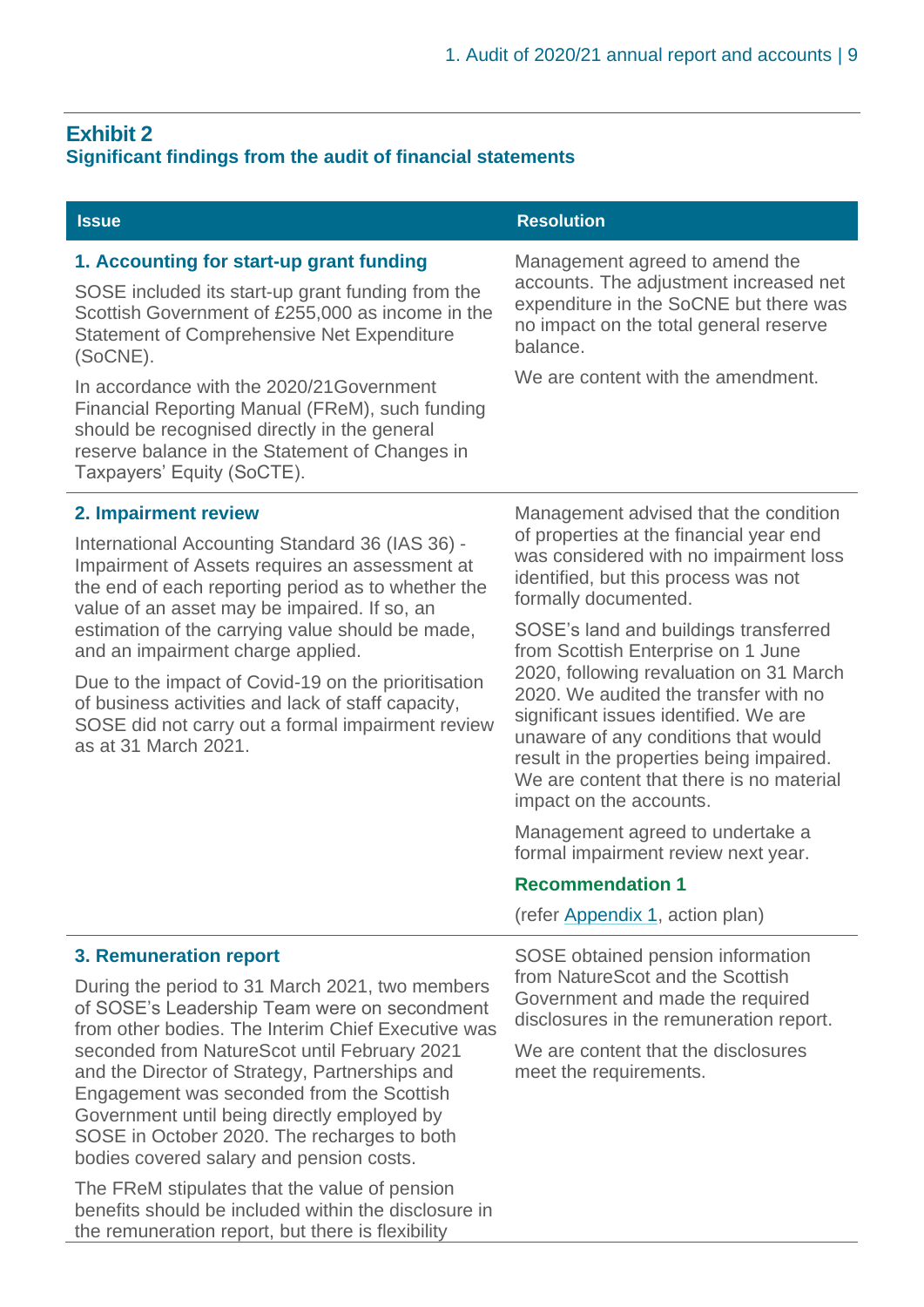| <b>Issue</b>                                                                                                                                                                                                                       | <b>Resolution</b> |
|------------------------------------------------------------------------------------------------------------------------------------------------------------------------------------------------------------------------------------|-------------------|
| where secondments are concerned. The<br>remuneration report in the accounts provided for<br>audit did not report pension benefits for seconded<br>directors in line with the FReM (capturing all<br>pension earned in the period). |                   |

Source: Audit Scotland

**21.** It is our responsibility to request that all misstatements other than those below the reporting threshold are corrected, although the final decision lies with those charged with governance considering advice from senior officers and materiality. Management has adjusted misstatements above our reporting threshold and there are no unadjusted errors to report.

**22.** Identified misstatements totalled £305,000. This consists of the incorrect accounting for the start-up grant (£255,000, see [Exhibit 2\)](#page-7-1) and an incorrect classification of land and buildings transferred from Scottish Enterprise (£50,000). The adjustments increased net expenditure by £255,000 with a corresponding increase in the general reserve but there was no impact on the total general reserve balance.

**23.** We have reviewed the nature and causes of these misstatements and have concluded that they arose from issues that have been isolated and identified in their entirety rather than an indication of systemic error. As a result, we did not need to revise our audit approach despite the total adjustments exceeding materiality.

#### **Other matter arising from the audit of the annual report and accounts**

**24.** The Parliamentary Accountability Report included in the unaudited accounts was not fully in accordance with the 2020/21 FReM as applied to Scottish bodies. Management improved the disclosures, and we are content that these meet the requirements of the FReM.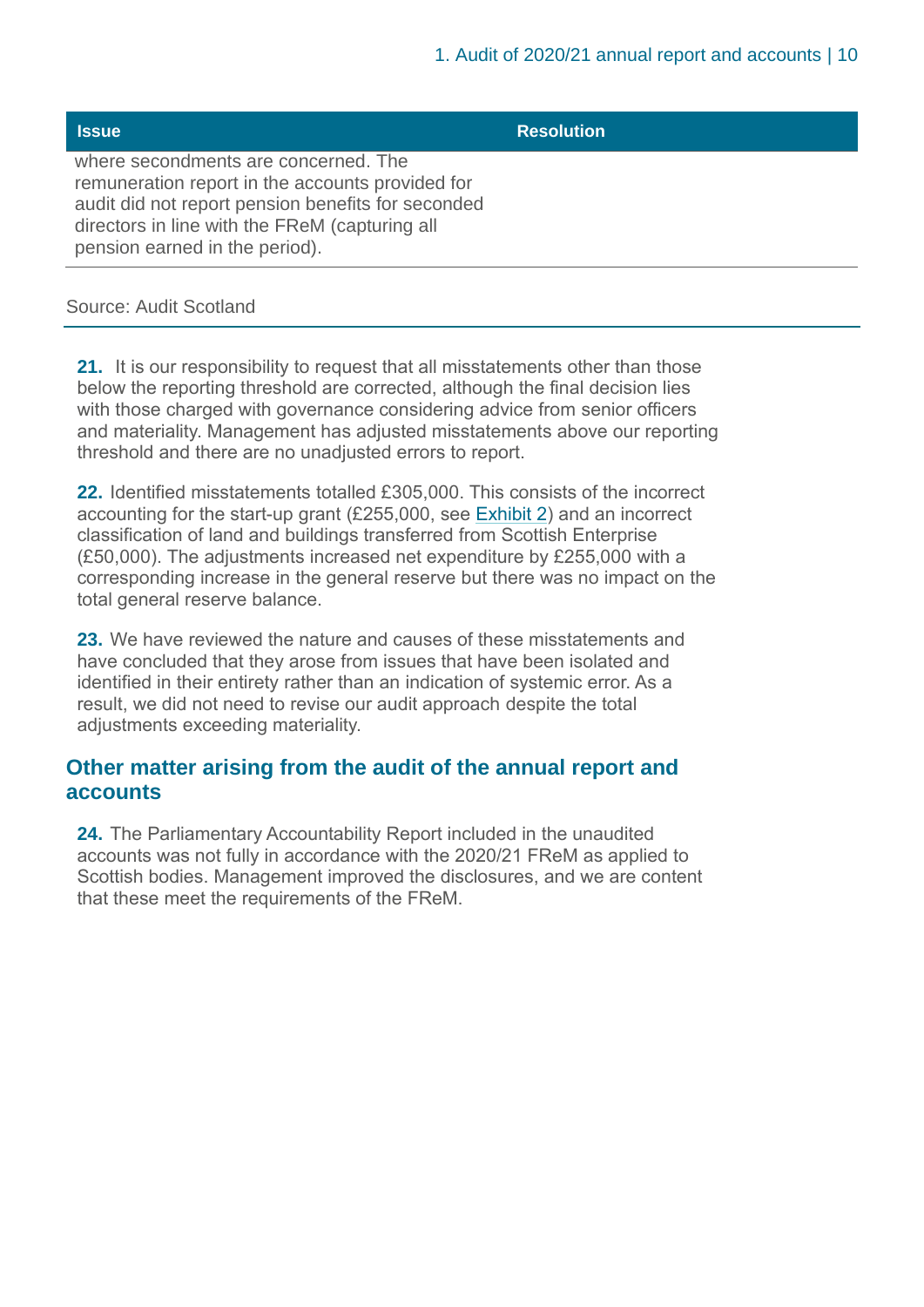## <span id="page-10-0"></span>**2. Financial management**

Financial management is about financial capacity, sound budgetary processes and whether the control environment and internal controls are operating effectively.

#### **Main judgements**

SOSE has effective arrangements for financial management, and it operated within its budget for 2020/21. The underspend of £1.8 million mainly related the Scottish Wedding Industry Fund, as agreed with the Scottish Government.

SOSE's first year was dominated by the challenges of the Covid-19 crisis. Its arrangements were effective in issuing about £12.4 million of Covid-19 related business support grants in 2020/21.

#### **SOSE operated within its budget for 2020/21 and developed effective budget processes in a challenging year**

**25.** The main financial objective for SOSE is to ensure that the financial outturn for the year is within the budget allocated by Scottish Ministers. SOSE's expenditure is largely met by grant-in-aid from the Scottish Government, supplemented by a small amount of income generated from property owned by SOSE.

**26.** SOSE reported an outturn of £21.6 million against its overall budget for 2020/21, with an underspend of £1.8 million. The majority of this underspend (£1.4 million) related to lower than expected uptake of the Covid-related Scottish Wedding Industry Fund (SWIF). [Exhibit](#page-10-1) 3 shows SOSE's financial performance against Departmental Expenditure Limits (DEL).

#### <span id="page-10-1"></span>**Exhibit 3 Performance against DEL in 2020/21**

| <b>Performance</b>               | <b>Initial budget</b> | <b>Final budget</b>      | <b>Outturn</b>           | Over/(under)<br>spend |
|----------------------------------|-----------------------|--------------------------|--------------------------|-----------------------|
|                                  | £m                    | Em                       | £m                       | Em                    |
| <b>Resource DEL</b>              | 11.400                | 14.453                   | 12.676                   | (1.777)               |
| Capital DEL                      | 8.400                 | 8.945                    | 8.948                    | 0.003                 |
| Financial<br><b>Transactions</b> | 5.000                 | $\overline{\phantom{a}}$ | $\overline{\phantom{a}}$ |                       |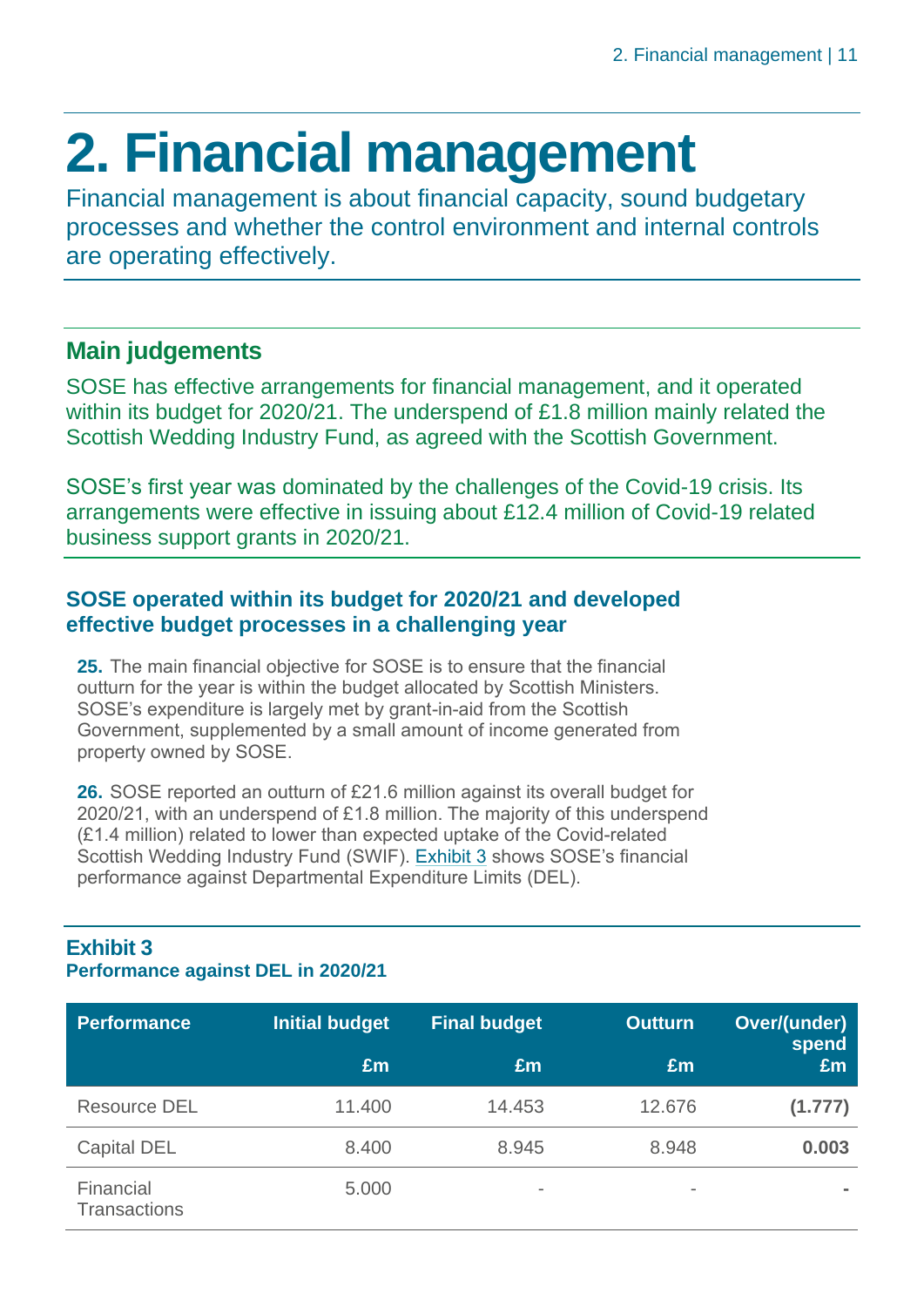| <b>Total DEL</b> | 24.800 | 23.398 | 21.624 | (1.774) |
|------------------|--------|--------|--------|---------|
|                  |        |        |        |         |

Source: South of Scotland Enterprise annual report and accounts for the period to 31 March 2021 and SOSE Budget Allocation and Monitoring letters (May 2020, October 2020 and March 2021)

**27.** SOSE's funding allocation included £5 million for Financial Transactions, generally used for purchasing shares and providing loans to private sector businesses. Given the necessary focus on responding to Covid-19 during 2020/21, SOSE agreed with the Scottish Government to have its Financial Transactions budget removed as part of the spring budget revision.

**28.** SOSE's resource and capital budgets increased as part of the Scottish Government's autumn and spring budget revisions. The additional funding largely related to Covid-19 related funding, including the Hotel Support Programme and the SWIF outlined in [Exhibit](#page-12-0) 4.

**29.** We found that SOSE provided regular, timely and up-to date information on the financial position. This allowed board members to monitor and scrutinise aspects of SOSE's finances and ultimately helped to ensure that SOSE remained within its overall resource allocation for the year.

#### **The financial statements recorded net assets of £544,000**

**30.** The Statement of Financial Position summarises what is owned and owed by SOSE. This shows taxpayers' equity – an accounting measurement of the amount invested that has continuing public benefit. It shows how much of this has arisen from the application of income and that which has resulted through the accumulation of physical assets.

**31.** The financial statements recorded net assets of £544,000 as at 31 March 2021. The most significant assets held are the land and property assets of £2.4 million transferred from Scottish Enterprise, and cash and cash equivalents of £1 million. These assets are offset by the retirement benefit obligation of £2.3 million, and trade and other payables of £0.9 million.

#### **SOSE issued about £12.4 million of Covid-19 related business support grants**

**32.** SOSE was established as an economic and community development agency for the south of Scotland. A significant element of its work will involve grant funding and support to businesses. As SOSE was becoming established during the Covid-19 pandemic, its immediate priority was to support businesses and communities in its area. This was challenging and required SOSE to provide funding at pace, while establishing its business and building staff capacity.

**33.** Interim Letters of Guidance for 2020/21 from the Scottish Government asked SOSE to stop all but the most critical expected business as usual activity, re-prioritise and work collaboratively to meet the immediate challenges of the Covid-19 crisis.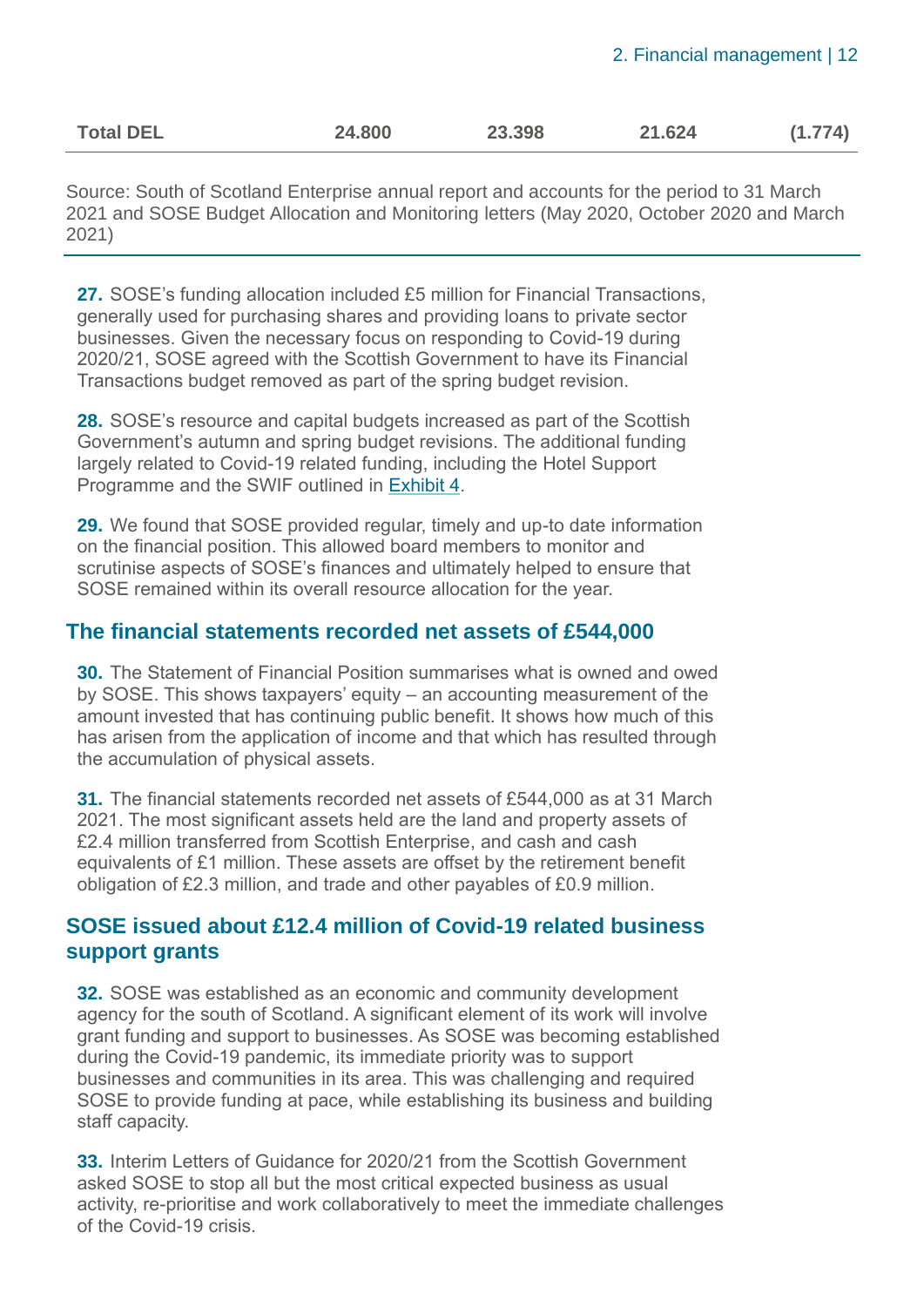**34.** SOSE issued about £12.4 million of Covid-19 related business support grants to businesses in the south of Scotland [\(Exhibit](#page-12-0) 4) to help them manage the financial impacts of the pandemic. It worked with other enterprise agencies including Scottish Enterprise and Highlands and Islands Enterprise to administer this funding. This included Scottish Enterprise paying out a further £12.1 million on SOSE's behalf.

**35.** The Covid-19 related business support grants included national funds such as the Hotel Support Programme and the SWIF, but SOSE also created and administered its own business and community support funds. Two of these, the Crisis Fund and the Adaptation and Diversification Fund involved payments of £9.8 million.

#### <span id="page-12-0"></span>**Exhibit 4 Covid-19 business support**

|                                                                                           | <b>Total Funding</b><br><b>Awarded (£m)</b> | <b>Number of</b><br><b>businesses</b><br>supported |
|-------------------------------------------------------------------------------------------|---------------------------------------------|----------------------------------------------------|
| <b>Hotel Support Programme</b>                                                            | 0.848                                       |                                                    |
| <b>Scottish Wedding Industry Fund</b>                                                     | 1.700                                       | 170                                                |
| <b>Crisis Fund*</b>                                                                       | 3.767                                       | 88                                                 |
| <b>Adaptation and Development Fund*</b>                                                   | 6.056                                       | 63                                                 |
| <b>Pivotal Enterprise Resilience Fund</b><br>$(PERF)$ **                                  | 10.923                                      | 167                                                |
| <b>Creative, Tourism and Hospitality Enterprises</b><br><b>Hardship Fund (Hardship)**</b> | 1.131                                       | 110                                                |

\* SOSE designed business support funds

\*\* PERF and Hardship administered and paid by Scottish Enterprise (payments not reflected in SOSE's expenditure)

Source: South of Scotland Enterprise annual report and accounts for the period to 31 March 2021

**36.** SOSE implemented adequate systems for recording and processing grant transactions and had appropriate measures in place to reduce the risk of fraudulent or erroneous payments. Internal audit's 'real-time' review of SOSE's Covid-19 response and Covid-19 grants provided assurance and allowed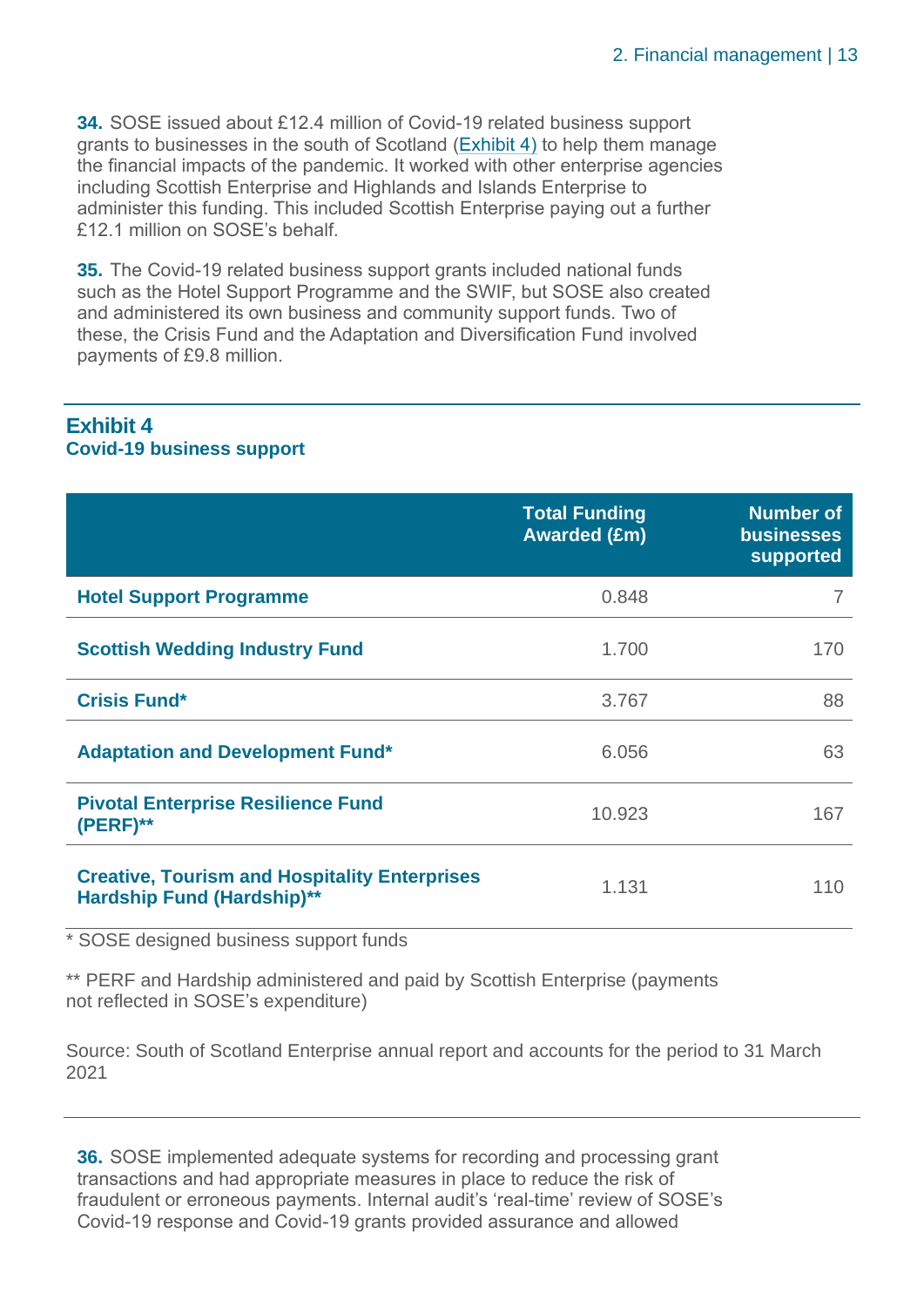SOSE to make changes while Covid-19 initiatives were still live. We relied on the work of internal audit on Covid-19 grants during our testing.

#### **Financial systems of internal control operated as expected**

**37.** Skills Development Scotland (SDS) provides key financial systems to SOSE, under a service level agreement. These include the general ledger, payroll, payables, receivables and cash and banking. We obtained assurance from SDS' external auditors that the key controls within the core financial systems were operating as expected.

**38.** In addition, we reviewed the key financial controls operated by the SOSE finance team. We concluded that the 'local' controls were also appropriate and operated as expected. We noted that a grants tracker is maintained by the finance team, which lists grants committed and paid under each grant fund. While this is agreed to the ledger each month, this reconciliation is not formally documented or signed off.

#### **Recommendation 2**

SOSE should formally document the management check of the grants tracker, to evidence that grant expenditure is accurately recorded in the financial ledger. [Appendix 1, Point 2](#page-23-0)

**39.** Internal audit's report on the key financial controls in November 2020 concluded that SOSE has implemented an effective financial controls environment.

**40.** We did not identify any significant internal control weaknesses which could affect SOSE's ability to record, process, summarise and report financial and other relevant data to result in a material misstatement in the financial statements.

**41.** We reviewed SOSE's internal audit arrangements in accordance with International Standard on Auditing (UK) 610 'Using the Work of Internal Auditors' and were able to take account of its findings as planned.

#### **Standards of conduct and arrangements for the prevention and detection of fraud and error are appropriate**

**42.** SOSE is responsible for establishing arrangements for the prevention and detection of fraud, error and irregularities, bribery and corruption. Furthermore, the board is responsible for ensuring that its affairs are managed in accordance with proper standards of conduct by putting effective arrangements in place.

**43.** We have reviewed the arrangements in place to maintain standards of conduct. This included a review of the counter fraud policy, the staff handbook and the code of conduct. There are established procedures for preventing and detecting any breaches of these standards including any instances of corruption.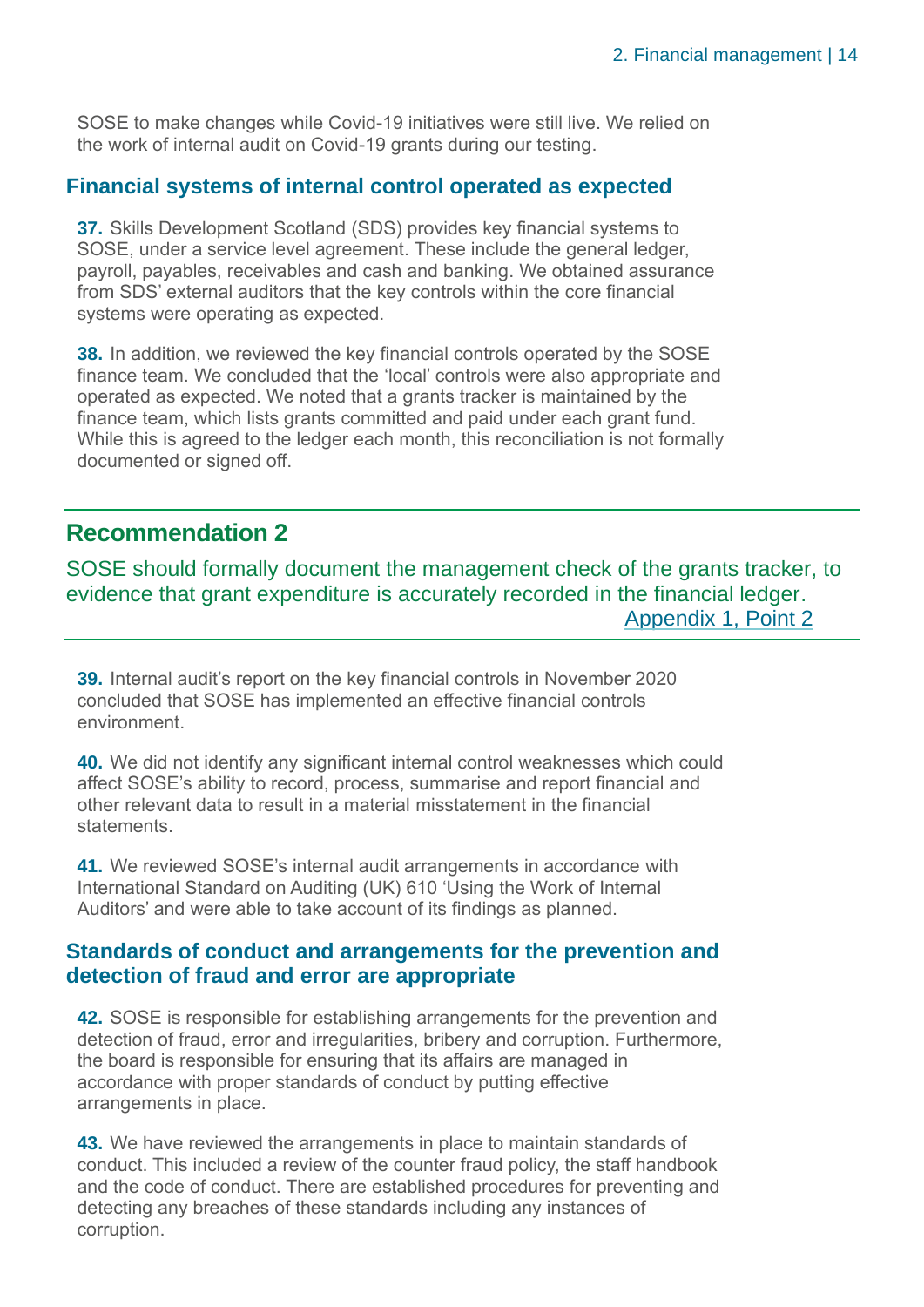**44.** We concluded that appropriate arrangements are in place for the prevention and detection of fraud, error and irregularities. We are not aware of any specific issues that we are required to bring to your attention.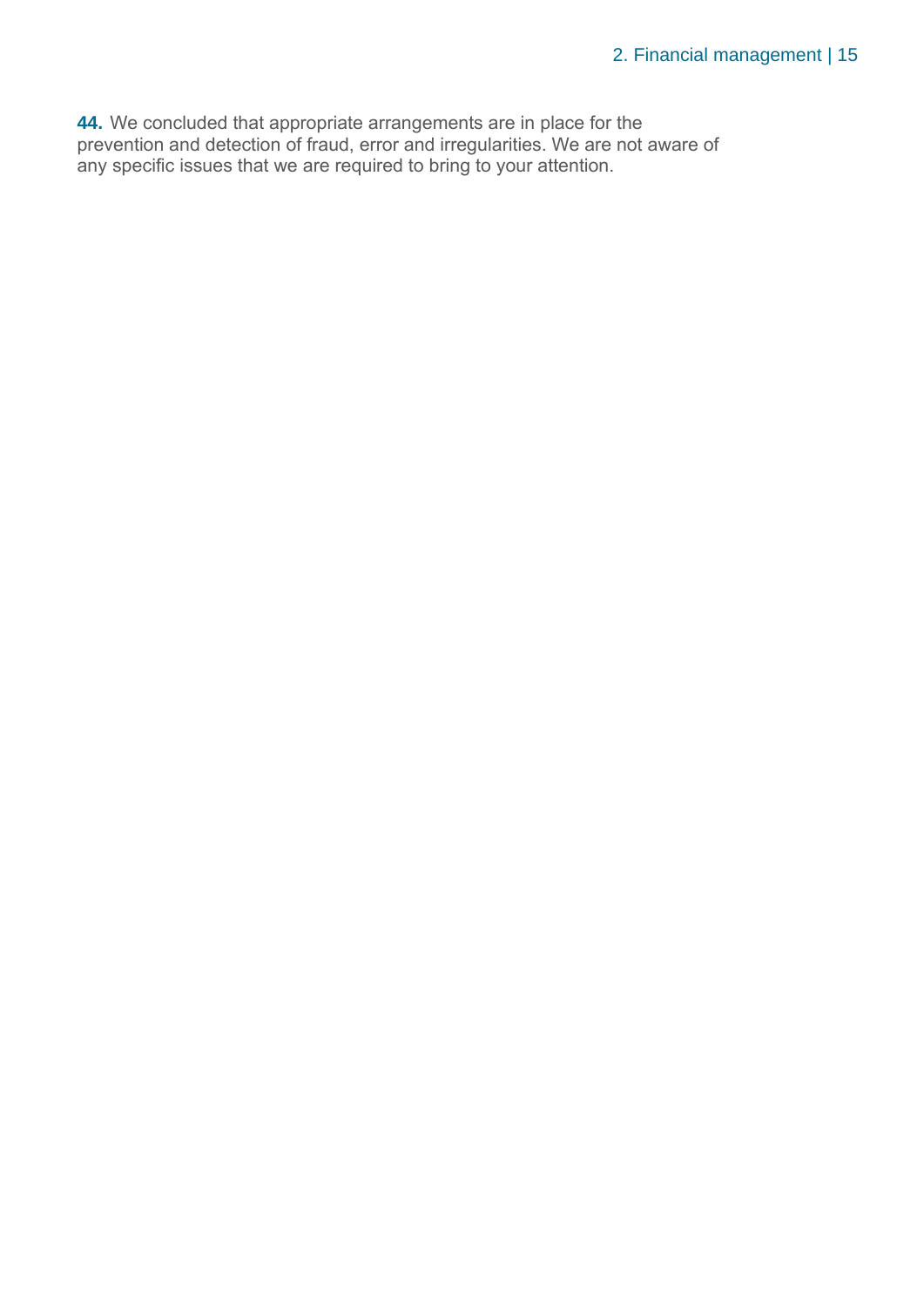## <span id="page-15-0"></span>**3. Financial sustainability**

Financial sustainability looks to the medium and long term to consider whether a body is planning effectively to continue to deliver its services

#### **Main judgements**

SOSE expects that its increased budget allocation of £34.2 million for 2021/22 will enable it to increase economic and social development in the south of Scotland.

SOSE has developed a five-year financial plan and intends to develop a longerterm financial strategy once its strategic action plan is in place.

#### **SOSE's budget allocation has increased in 2021/22**

**45.** The 2021/22 SOSE budget was approved by the board in March 2021. It shows resource and capital DEL of £29.2 million in total, aimed at allowing SOSE to grow and continue to increase economic and social development in the south of Scotland. In addition to this, SOSE received £5 million for Financial Transactions and it expects to be able to spend this budget during the current financial year.

#### **SOSE has developed a five-year financial plan and intends to develop a longer-term financial strategy once its strategic action plan is in place**

**46.** SOSE has developed a five-year financial plan, based on its future project commitments and plans for building capacity. The plan has been shared with the Board and SOSE is currently refining it in discussion with the Scottish Government.

**47.** Once it develops its first three-year strategic action plan (see paragraphs [54. a](#page-17-0)nd [55. \)](#page-17-1), SOSE intends to use scenario planning to develop a longer-term financial strategy, aligned with its priorities and outcomes. The financial impact of the Covid-19 on SOSE, as well as on businesses requiring support from the agency, is likely to extend over a number of years. The longer-term financial strategy should therefore include an assessment of the continued impact of Covid-19 on its business and finances.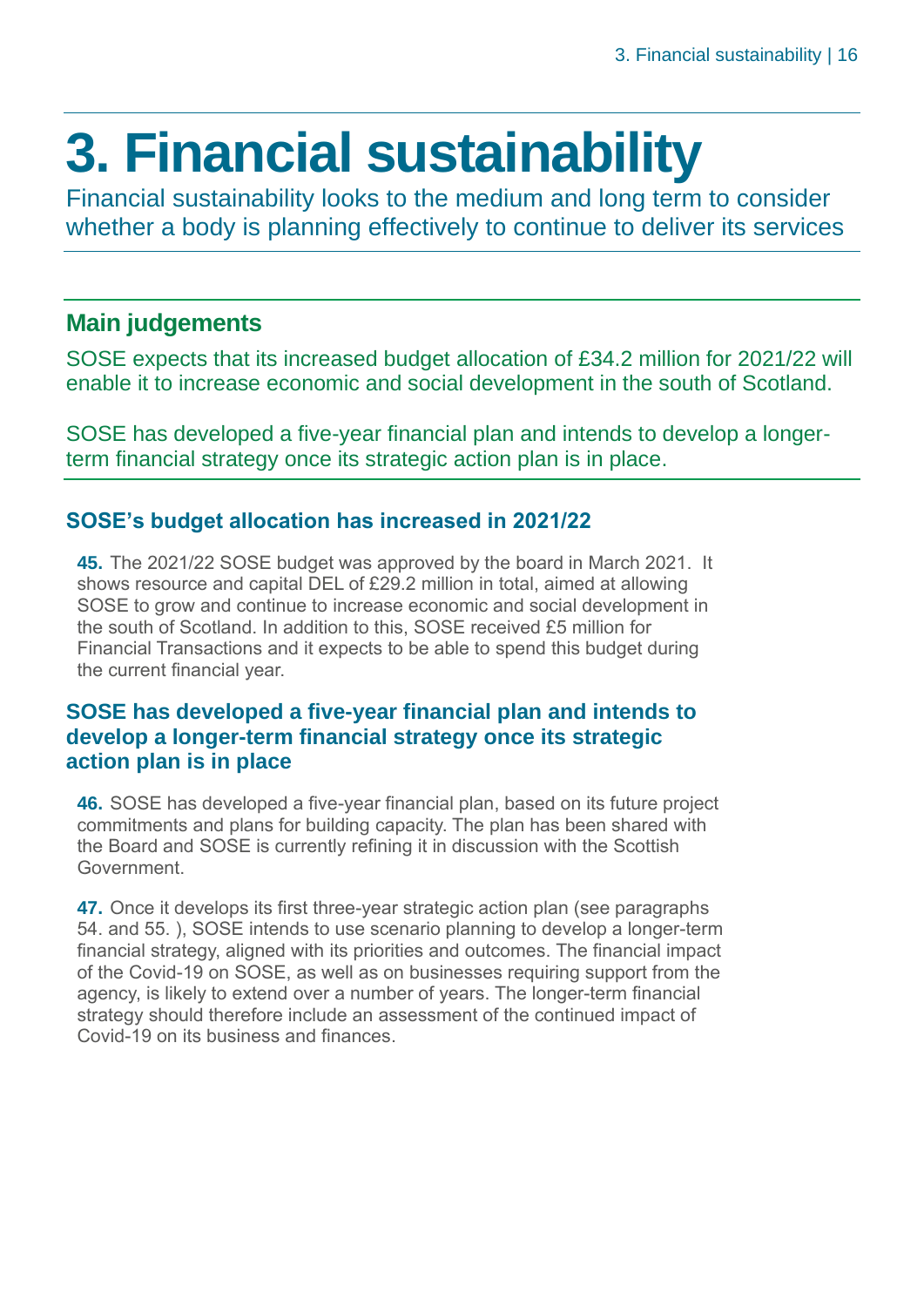## <span id="page-16-0"></span>**4. Governance and**

### **transparency**

The effectiveness of scrutiny and oversight, and transparent reporting of information

#### **Main judgements**

SOSE has made good progress in developing its governance and recognises the need to continue to embed its arrangements. It also recognises opportunities to enhance openness and transparency by making further information publicly available.

SOSE has operating plans for its initial years and is planning to prepare a threeyear strategic action plan in April 2022, once the Regional Economic Strategy is finalised and to align with other enterprise and skills agencies.

#### **SOSE is bedding-in its governance arrangements**

**48.** The South of Scotland Enterprise Act 2019 established SOSE as a public body. An interim framework document between the Scottish Government and SOSE sets SOSE's overall aims and the key roles and responsibilities which underpin the relationship between SOSE and the Scottish Government. SOSE's Chief Executive is the Accountable Officer and is directly accountable to Scottish Ministers for the performance of the organisation and the delivery of its functions.

**49.** SOSE's board is responsible for strategic direction and oversight of SOSE's activities. The board is supported by the Audit and Risk Committee (ARC) and the Remuneration and Nominations and Human Resources Committee (RNHR).

**50.** Internal audit's review of corporate governance concluded that SOSE's arrangements were appropriate, effective and aligned with best practice in the context of a new organisation facing the challenges from Covid-19. Internal audit's opinion in its annual report 2020/21, which informs SOSE's governance statement, confirmed that an 'overall good level of assurance' could be placed on SOSE's framework of governance, risk management and management control.

**51.** Internal control checklists and certificates of assurance provided to the Accountable Officer by members of the Senior Leadership Team also support the governance statement. While these are aligned with the Scottish Public Finance Manual (SPFM) requirements, we suggest that SOSE also considers whether formally requesting assurances over the services provided by partner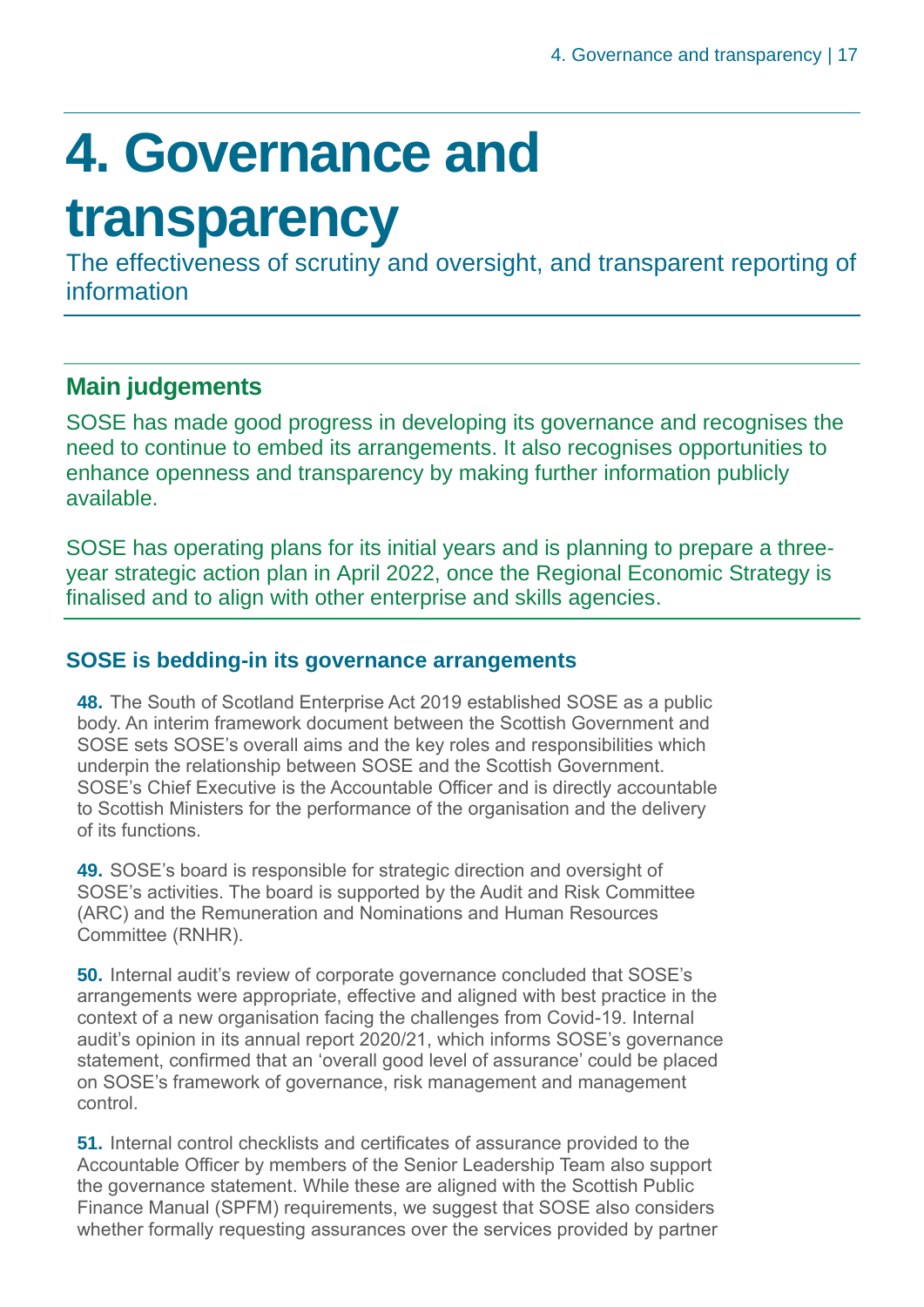bodies such as SDS could further strengthen the assurances available at year end.

**52.** SOSE has made good progress in developing its governance in its first year. It recognises that it will need to do more work to continue to embed its arrangements, including its committee structure and finalisation of its framework agreement with the Scottish Government. We recommend that SOSE reviews its governance periodically during its first years of operation to confirm that governance is working as intended, and is effective.

#### **Recommendation 3**

SOSE should review its governance arrangements periodically during its first years of operation to confirm that governance is working as intended, and is effective. [Appendix 1, Point 4](#page-23-0)

**53.** We concluded that the governance statement in SOSE annual report and accounts appropriately reflects SOSE's developing governance arrangements and the impact of Covid-19 on SOSE business during 2020/21.

#### **SOSE is planning to prepare its first three-year strategic action plan in April 2022 to align its planning cycle with other agencies**

<span id="page-17-0"></span>**54.** The draft framework document between the Scottish Government and SOSE states that SOSE should have a three-year action plan in place, supplemented by an operating plan for each financial year. The plan should reflect SOSE's strategic aims and objectives, indicative budgets and any priorities set by the Scottish Ministers. These plans should also demonstrate how SOSE contributes to achievement of sustainable economic growth and its alignment with the Scottish Government's National Performance Framework (NPF).

<span id="page-17-1"></span>**55.** SOSE agreed with the Scottish Government that the first three-year strategic action plan would be finalised and published in April 2022. This is to allow for the finalisation of the Regional Economic Strategy and to align SOSE's planning and reporting cycle with other enterprise and skills agencies such as Scottish Enterprise, and Highlands and Islands Enterprise. An annual Operating Plan was in place for 2020/21, and the 2021/22 Operating Plan is publicly available on the SOSE website.

#### **SOSE recognises opportunities to enhance openness and transparency**

**56.** Openness and transparency in how a body operates and makes decisions is key to supporting understanding and scrutiny. Transparency means that the public have access to understandable, relevant and timely information about how the board is taking decisions and how it is using resources such as money, people and assets. The Scottish Government's [On Board guidance for](https://www.gov.scot/publications/board-guide-members-statutory-boards/documents/)  [members of statutory boards](https://www.gov.scot/publications/board-guide-members-statutory-boards/documents/) states that the Board should consider holding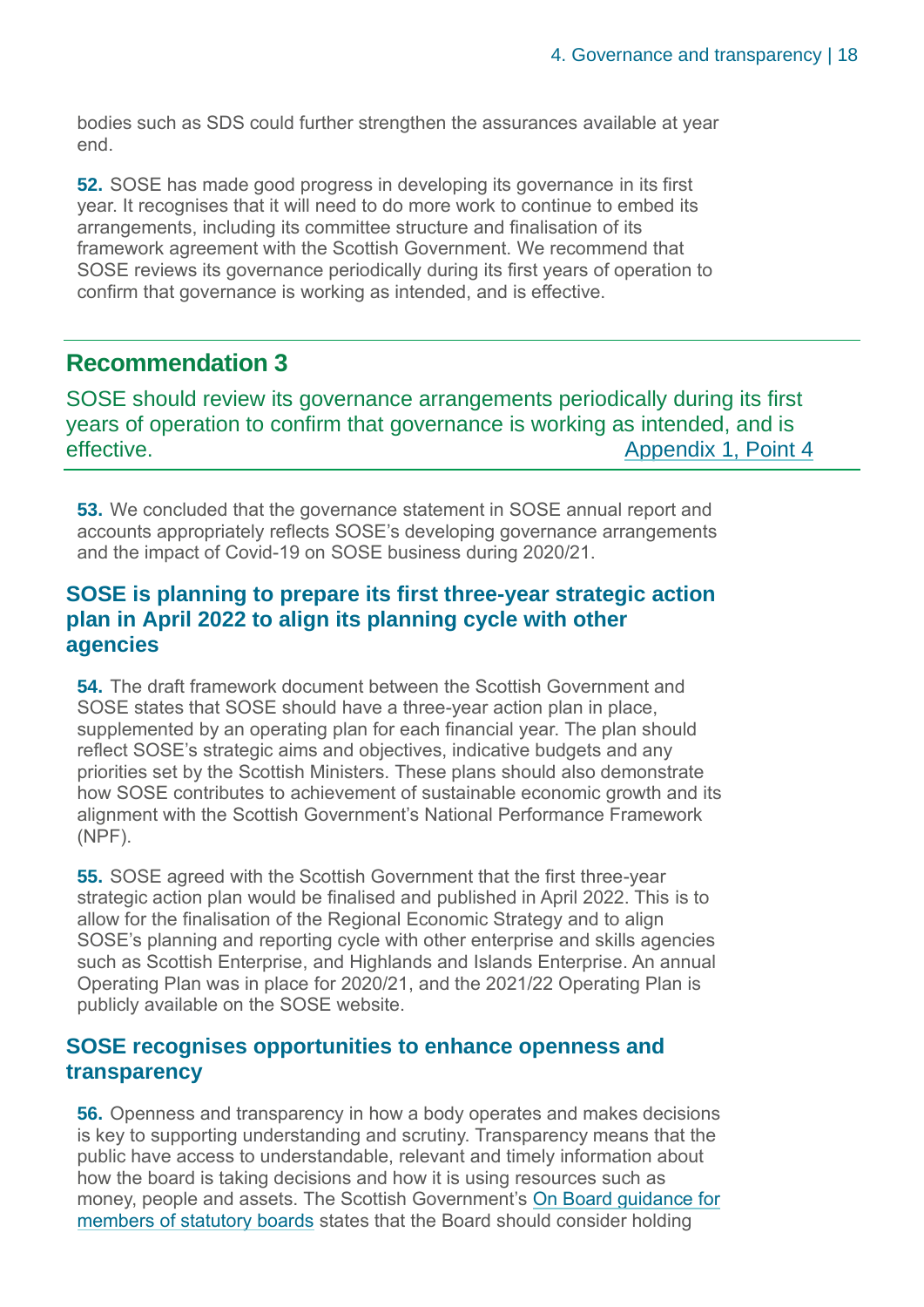Board meetings in public unless there is a good reason not to and publishing summary reports and/or minutes of meetings.

**57.** We note that, in contrast to some other public bodies, SOSE board meetings are not open to the public. Certain board minutes are published on the SOSE website, but board and committee papers are not publicly available. While it is for individual organisations to determine what papers are made available, we hold the view that budget and performance monitoring reports as well as committee minutes should be published where it is reasonable to do so. SOSE recognises the opportunity to enhance openness and transparency by making further information publicly available.

#### **SOSE developed effective risk management arrangements**

**58.** SOSE has established effective risk management arrangements including a risk management framework, Risk and Internal Audit Policy and risk appetite statement setting out the level of exposure SOSE considers tolerable and justifiable.

**59.** The Audit and Risk Committee reviews strategic corporate risks on a regular basis. This includes deep dive reviews of risks at each meeting of the committee. The Senior Leadership Team regularly reviews and updates key operational risks, with escalation to the Board as required.

#### **Arrangements for cyber security continue to improve**

**60.** Public bodies should have good provision for managing data and monitoring information security. They should also have demonstrable capacity and capability for responding to the increasing cyber security risks. Threats are increasing due to the growing number of cyber activities and organisations using the wide-ranging devices that use the internet to interact with the organisation's network. Public bodies should have risk assessment processes in place for recording activities and learning including the cost impact of responding to a cyber-attack.

**61.** Information technology services for SOSE are mostly managed by the Enterprise Information Services (EIS). The EIS Partnership Board provides the strategic oversight of the EIS partnership (also involving Skills Development Scotland, Scottish Enterprise, and Highlands and Islands Enterprise).

**62.** An internal audit report on the EIS's cyber security in September 2019 was graded 4 (the second highest priority for attention) with a recommendation to carry out a cyber maturity assessment. All but one of the recommendations from this report were implemented by March 2021. The final recommendation relating to the development of a long-term strategy was completed by the end of April 2021.

**63.** Internal audit carried out further work in this area in 2020/21 with an assurance map and a report on the EIS security. The latter received a grading of 3 (medium risk) and resulted in seventeen recommendations, one of which was rated as critical

**64.** EIS carried out a Cyber Essentials internal assessment and obtained certificates for this in February 2021 and May 2021. The partnership was also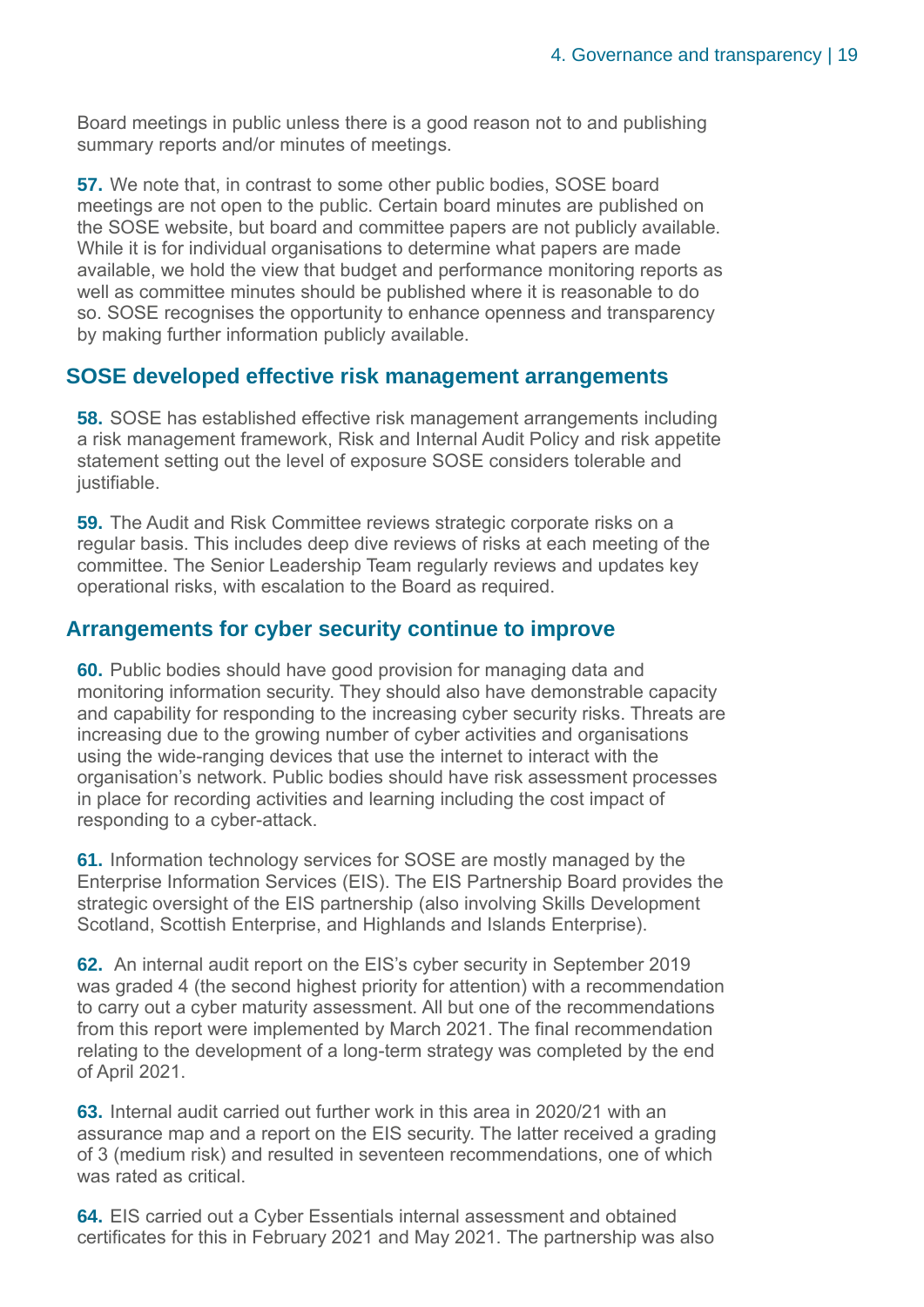assessed externally and obtained Cyber Essentials Plus certification in June 2021.

**65.** Internal audit will continue to maintain an interest in cyber preparedness. The risk and potential impact from cyber activity and related penetration actions will continue to challenge organisations and EIS should ensure that it continues to make improvements to its cyber security arrangements.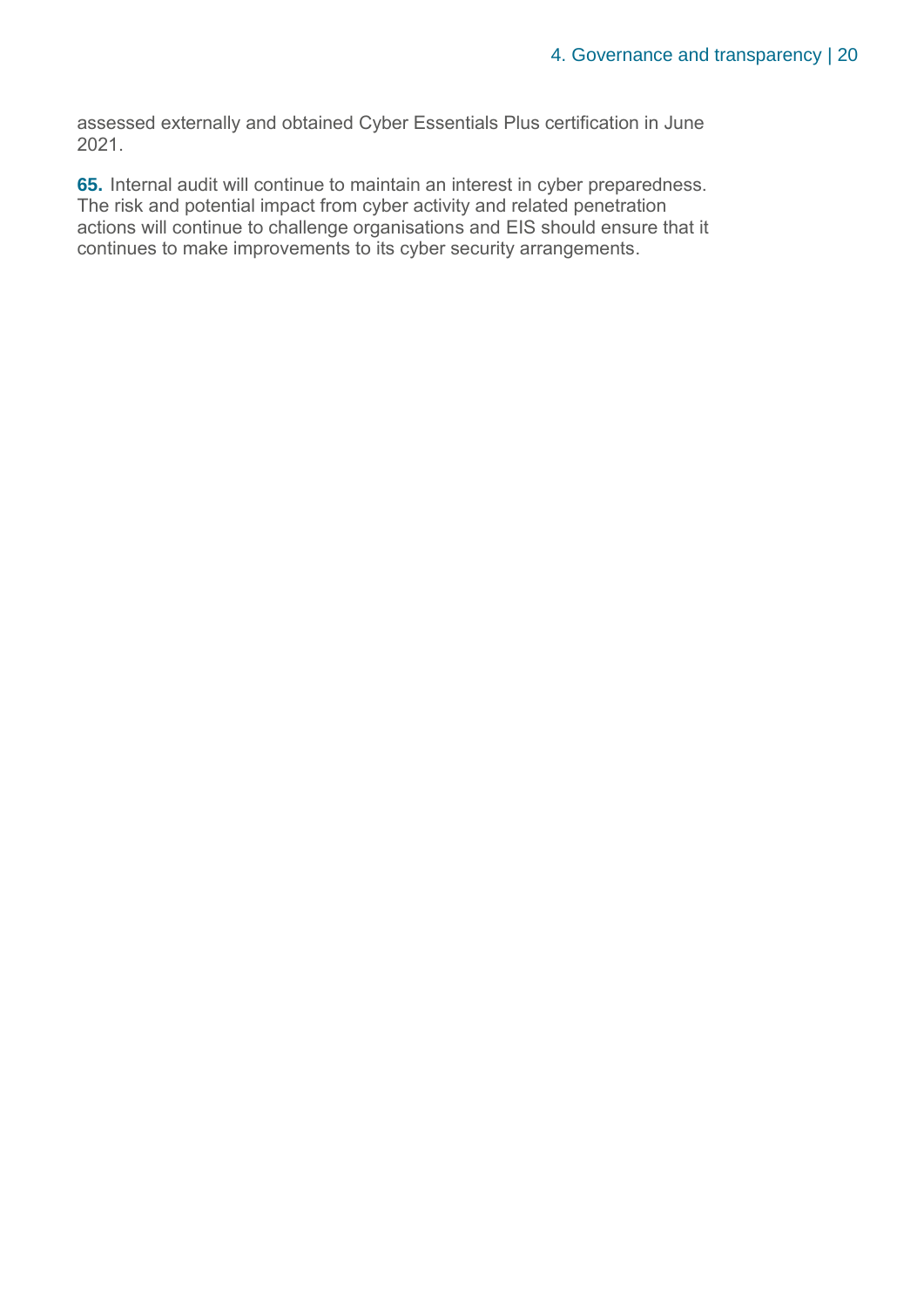## <span id="page-20-0"></span>**5. Value for money**

Using resources effectively and continually improving services

#### **Main judgements**

SOSE has started developing its performance management framework and its arrangements to assess and demonstrate Best Value.

The performance report in SOSE's annual report and accounts provides a comprehensive overview of SOSE's performance. SOSE will continue to develop the performance report to reflect its progress as an organisation.

#### **SOSE has started developing its performance management framework**

<span id="page-20-1"></span>**66.** The 2021/22 Operating Plan noted that SOSE was actively developing a performance measurement framework that would enable:

- the assessment of short and medium-term impacts of SOSE's work
- the establishment of indicators to demonstrate how SOSE has achieved those impacts and
- the creation of an effective mechanism for capturing the required data across the organisation.

**67.** Progress in this area was understandably delayed as the organisation focused on mitigating the impact of Covid-19 on businesses in the south of Scotland in its first year. SOSE should now develop a suite of measurable performance indicators against which it can monitor and report its performance. The performance indicators should have a clear link to the Scottish Government's National Performance Framework (NPF), clearly demonstrating SOSE's contribution to the national priorities.

#### **Recommendation 4**

SOSE should develop a suite of measurable performance indicators. These should have a clear link to the Scottish Government's National Performance Framework, clearly demonstrating SOSE's contribution to the national priorities. [Appendix 1, Point 4](#page-23-0)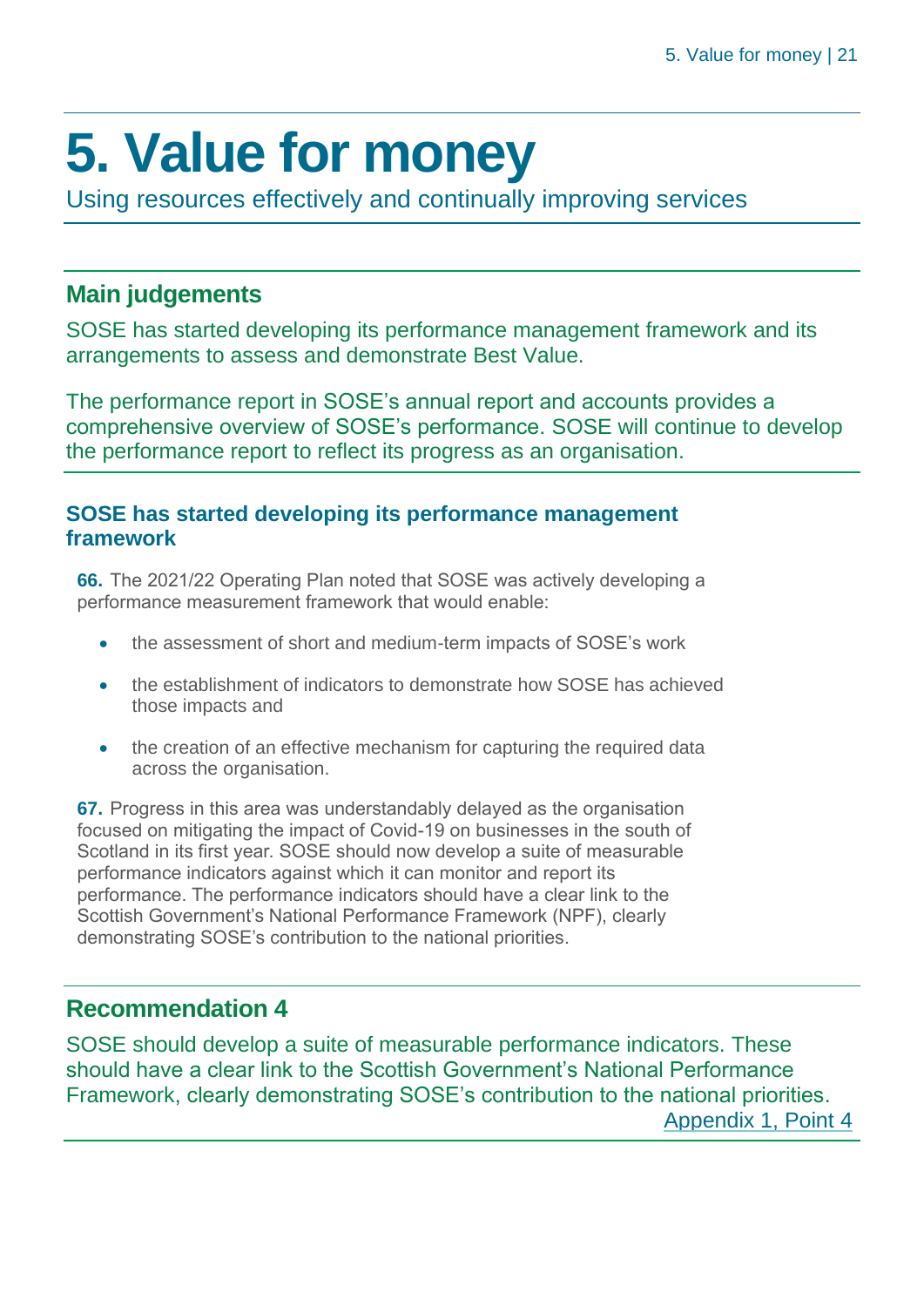#### **SOSE has begun developing arrangements to assess and demonstrate Best Value**

**68.** [Ministerial guidance to Accountable Officers](https://www.gov.scot/publications/best-value-public-services-guidance-accountable-officers/) for public bodies and the [Scottish Public Finance Manual](https://www.gov.scot/publications/scottish-public-finance-manual/best-value/best-value/) (SPFM) set out the Accountable Officer's duty to ensure that arrangements are in place to secure Best Value. The guidance sets out the key characteristics of Best Value and states that compliance with the duty of Best Value requires public bodies to take a systematic approach to self-evaluation and continuous improvement.

**69.** The SOSE draft framework document notes that the Accountable Officer is responsible for ensuring that the resources of SOSE are used economically, efficiently and effectively and that appropriate arrangements are in place to secure Best Value and deliver value for money for the public sector.

**70.** As indicated, SOSE's main focus during its establishment period was on responding to the impact of Covid-19. Management is now considering how to measure and monitor the impact of SOSE's activities and how Best Value through these activities can be achieved and demonstrated. SOSE's planned approach in this area is to look at the economic, social and environmental impact of SOSE's activities, and how these link into the Scottish Government's overarching aims.

**71.** Partnership working and a joined-up approach with other public bodies will be key for SOSE to deliver its aims while ensuring value for money. The regional economic strategy, which is currently in draft, and the South of Scotland Enterprise Act 2019 are the foundations for achieving these aims.

**72.** We note the approach taken by SOSE to progress and develop a framework to assess and demonstrate Best Value and will review this area as part of our future audits.

#### **The performance report met the FReM requirements**

**73.** In addition to the opinion on the performance report covered in Part 1 of this report, we also consider the qualitative aspects of SOSE's performance report included in the annual report and accounts. The performance report should provide information on the organisation, its main objectives and strategies, and the principal risks it faces. It is required to provide a fair, balanced and understandable analysis of performance, and is essential in helping stakeholders understand the financial statements. The performance report is therefore an opportunity for the organisation to 'tell its story' and enhance openness and transparency.

**74.** The Interim Letter of Guidance from the Scottish Government for 2020/21 and SOSE's 2020/21 Operating Plan set out that SOSE's immediate priorities were recovery from Covid-19, developing the organisation, developing an ambition for the region, and establishing a set of investment priorities to underpin the priorities noted above. The performance report included in the annual report and accounts sets out a high-level review of performance against each of these priorities.

**75.** We concluded that SOSE's performance report met the requirements of the FReM. We highlighted to management that more detailed performance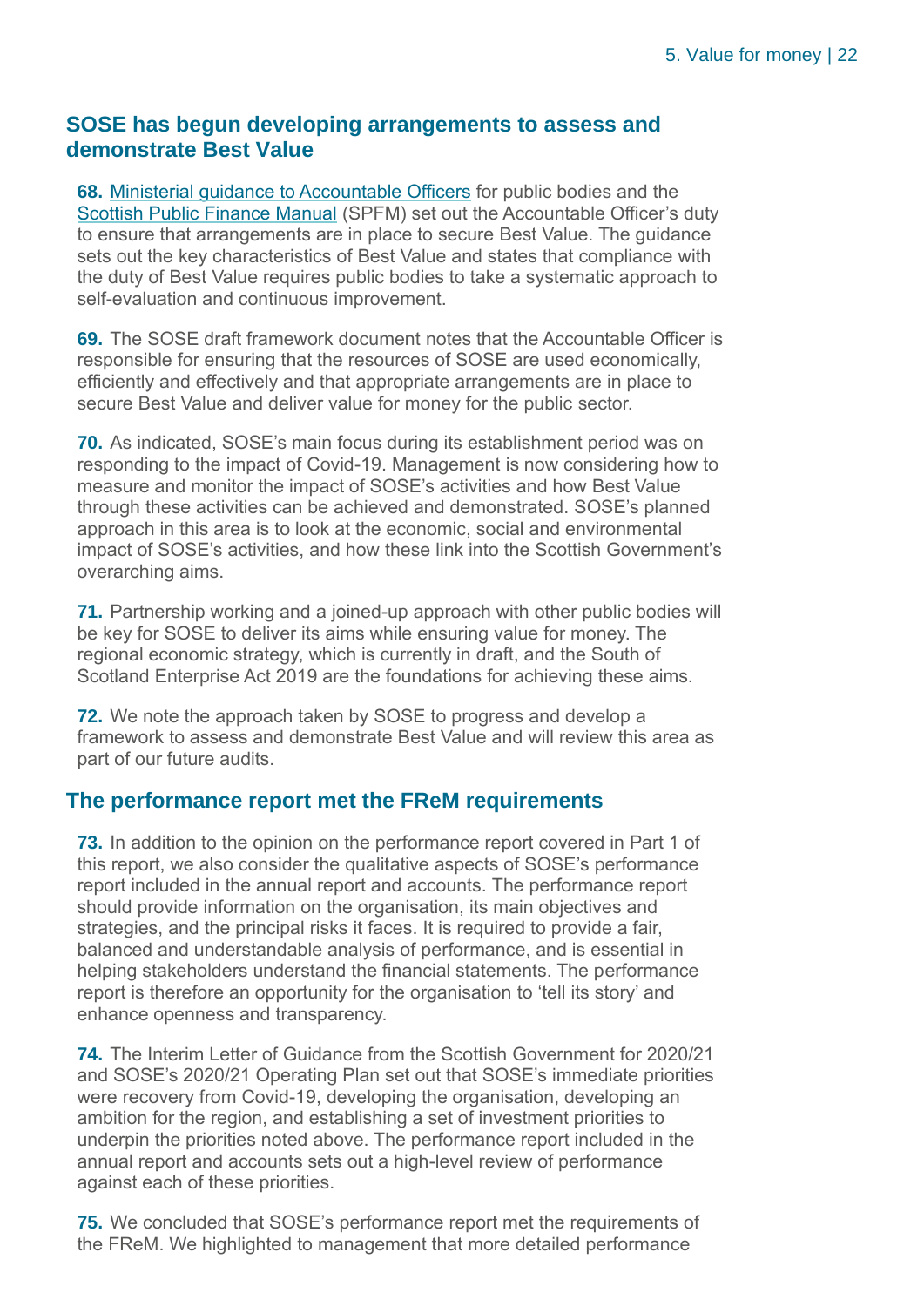information should be included in future years, as SOSE develops its performance management framework.

**76.** SOSE made improvements to the performance report as a result of the audit process including greater use of cross-referencing and linkage between individual sections of the annual report and accounts. We have also provided management with Audit Scotland's good practice note on *[Improving the](https://www.audit-scotland.gov.uk/uploads/docs/um/gp_improving_quality_central_government_accounts.pdf)  [quality of central government annual report and accounts –](https://www.audit-scotland.gov.uk/uploads/docs/um/gp_improving_quality_central_government_accounts.pdf) performance [reports](https://www.audit-scotland.gov.uk/uploads/docs/um/gp_improving_quality_central_government_accounts.pdf)* and management is committed to continue developing the performance report in future years.

#### **National performance audit reports**

**77.** Audit Scotland carries out a national performance audit programme on behalf of the Accounts Commission and the Auditor General for Scotland. In 2020/21 a number of reports were published which may be of direct interest to SOSE. These are outlined in [Appendix 3](#page-29-0).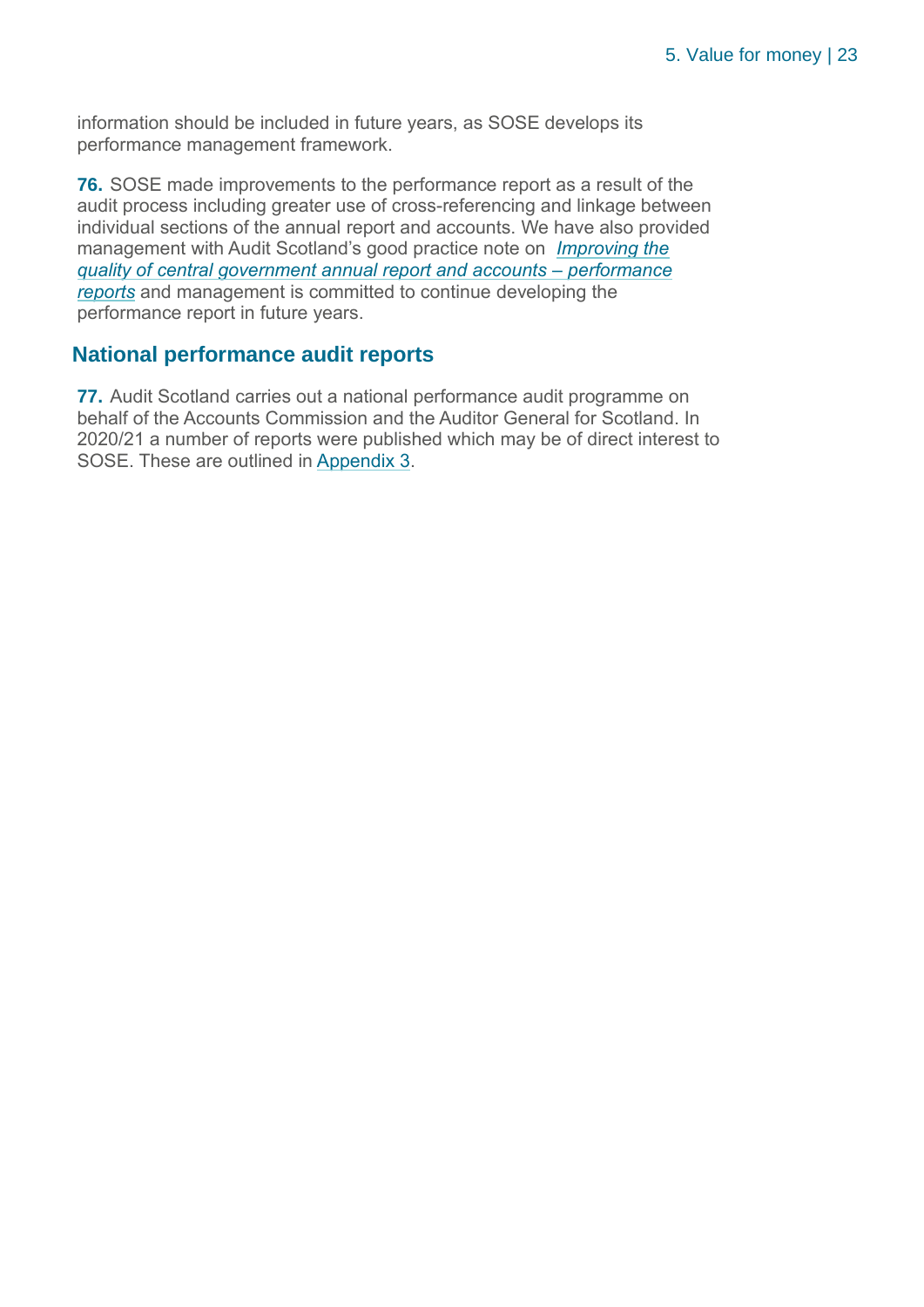### <span id="page-23-0"></span>**Appendix 1: Action plan 2020/21**

#### **2020/21 recommendations**

| <b>Issue/risk</b>                                                                                                                                                                                                                                                    | <b>Recommendation</b>                                                                                                                                                               | <b>Agreed management</b><br>action/timing                                         |
|----------------------------------------------------------------------------------------------------------------------------------------------------------------------------------------------------------------------------------------------------------------------|-------------------------------------------------------------------------------------------------------------------------------------------------------------------------------------|-----------------------------------------------------------------------------------|
| 1. Impairment review<br>SOSE did not carry out a<br>formal impairment review as<br>at 31 March 2021, due to the<br>impact of Covid-19 on the<br>prioritisation of business<br>activities and lack of staffing<br>capacity.<br><b>Risk:</b> There is a risk that land | Regular review of the<br>condition of assets should be<br>carried out, with a formal<br>impairment review<br>undertaken at the end of<br>each financial year.<br>Exhibit 2, Point 1 | Agreed.<br>Director of Finance and<br><b>Corporate Resources</b><br>31 March 2022 |
| and property assets are<br>recognised at a value in<br>excess of their carrying<br>amount, overstating the asset<br>values in the accounts.                                                                                                                          |                                                                                                                                                                                     |                                                                                   |
| 2. Grants tracker<br>reconciliation                                                                                                                                                                                                                                  | SOSE should formally<br>document the reconciliation                                                                                                                                 | Agreed.                                                                           |
| SOSE maintains a grants                                                                                                                                                                                                                                              | between the grants tracker<br>and the ledger to evidence                                                                                                                            | Director of Finance and<br><b>Corporate Resources</b>                             |
| tracker which lists<br>commitments and payments<br>under each grant fund. While<br>this is agreed to the ledger<br>each month, this<br>reconciliation is not formally<br>documented or signed off.                                                                   | that grant expenditure is<br>accurately recorded in the<br>financial ledger.<br>Paragraph 38                                                                                        | August 2021                                                                       |
| <b>Risk:</b> There is a risk that the<br>financial ledger does not<br>correctly record grants<br>committed and paid.                                                                                                                                                 |                                                                                                                                                                                     |                                                                                   |
|                                                                                                                                                                                                                                                                      |                                                                                                                                                                                     |                                                                                   |
| 3. Periodic review of<br>governance arrangements                                                                                                                                                                                                                     | SOSE should review its<br>governance arrangements                                                                                                                                   | Agreed.                                                                           |

SOSE has established governance arrangements including an interim framework document

periodically during its first years of operation to confirm that governance is working as intended, and is effective.

Director of Finance and Corporate Resources Ongoing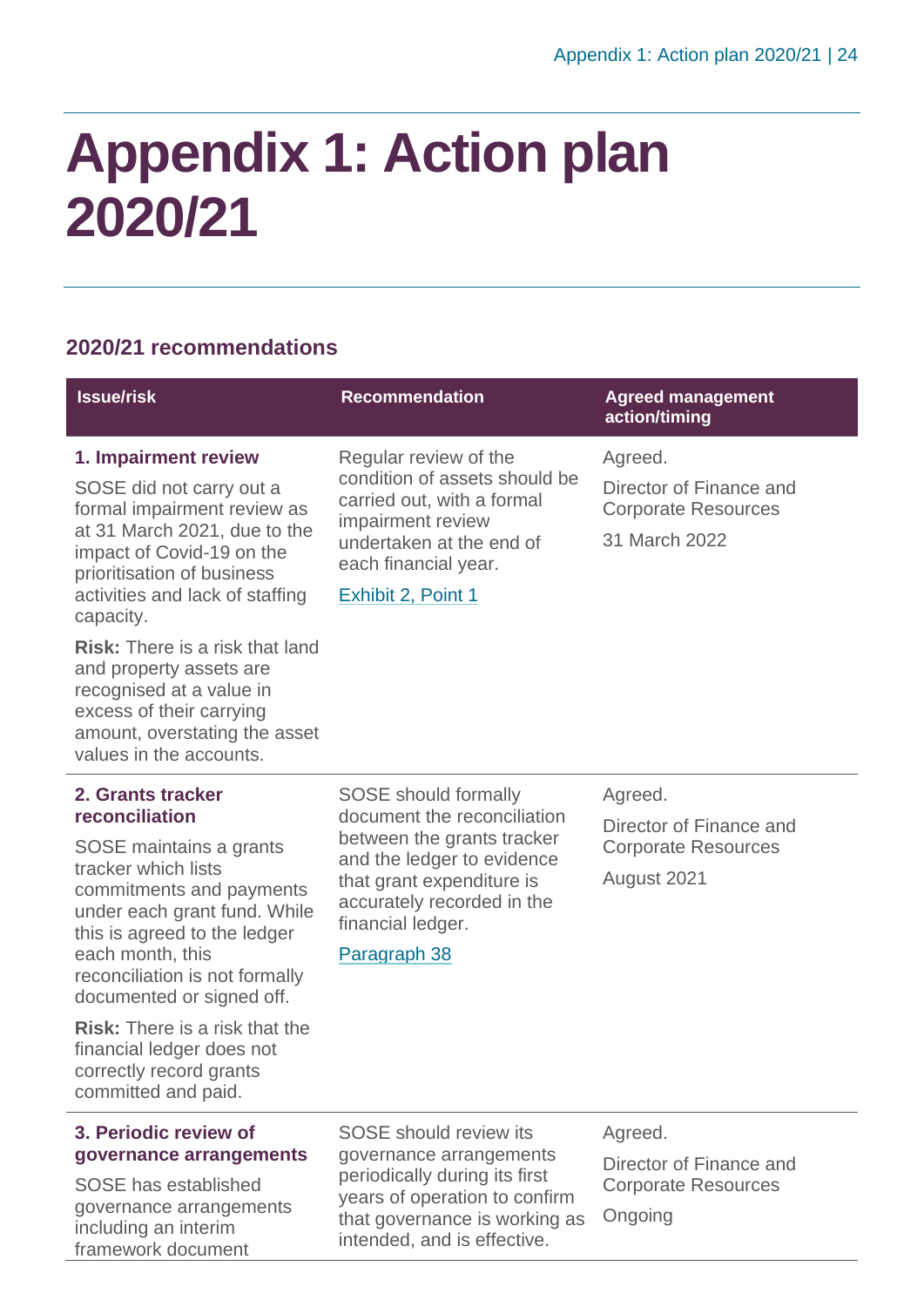| <b>Issue/risk</b>                                                                                                                                                                                                            | <b>Recommendation</b>                                                                                                                                                                                                          | <b>Agreed management</b><br>action/timing        |
|------------------------------------------------------------------------------------------------------------------------------------------------------------------------------------------------------------------------------|--------------------------------------------------------------------------------------------------------------------------------------------------------------------------------------------------------------------------------|--------------------------------------------------|
| between the Scottish<br>Government and a committee<br>structure. Internal audit<br>concluded that SOSE's<br>arrangements were<br>appropriate in the context of a<br>new organisation facing the<br>challenges from Covid-19. | Paragraph 52                                                                                                                                                                                                                   |                                                  |
| <b>Risk: As SOSE develops the</b><br>governance arrangements<br>may require to be amended<br>to ensure that that they are<br>still effective.                                                                                |                                                                                                                                                                                                                                |                                                  |
| 4. Performance                                                                                                                                                                                                               | SOSE should develop a suite                                                                                                                                                                                                    | Agreed.                                          |
| measurement<br>SOSE has started developing                                                                                                                                                                                   | of measurable performance<br>indicators. These should<br>have a clear link to the<br><b>Scottish Government's</b><br><b>National Performance</b><br>Framework, clearly<br>demonstrating SOSE's<br>contribution to the national | Director of Planning, Strategy<br>and Engagement |
| a performance measurement                                                                                                                                                                                                    |                                                                                                                                                                                                                                | 31 March 2022                                    |
| framework but progress was<br>delayed as SOSE focused on<br>responding to the impact of<br>Covid-19.                                                                                                                         |                                                                                                                                                                                                                                |                                                  |
| <b>Risk:</b> There is a risk that                                                                                                                                                                                            | priorities.                                                                                                                                                                                                                    |                                                  |
| SOSE cannot demonstrate its<br>contribution to Scottish<br>Government priorities.                                                                                                                                            | Paragraphs 66-67                                                                                                                                                                                                               |                                                  |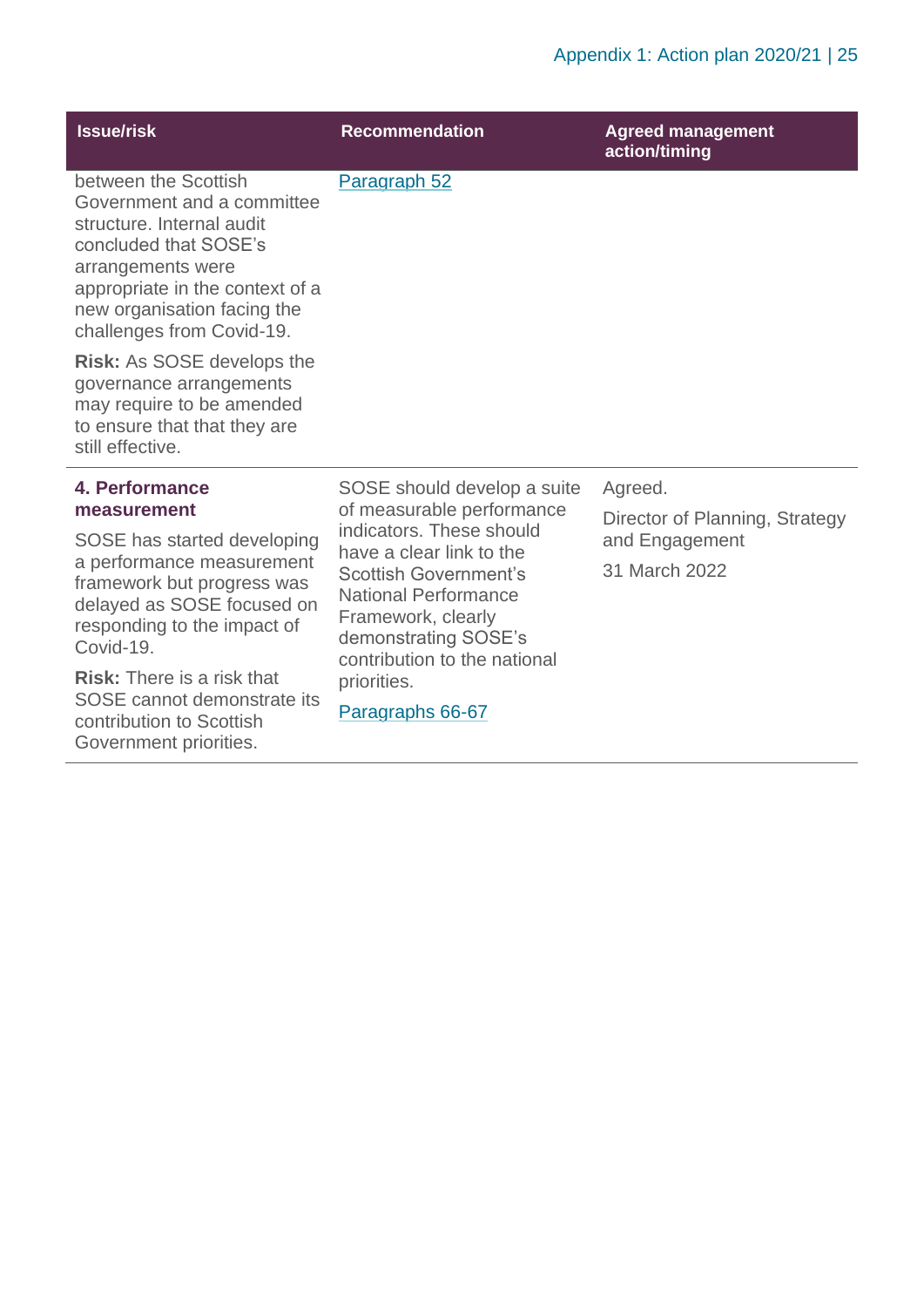### <span id="page-25-0"></span>**Appendix 2: Significant audit risks**

The table below sets out the audit risks we identified on the 2020/21 audit and how we addressed each risk in arriving at our conclusion. The risks are categorised between those where there is a risk of material misstatement in the financial statements and those relating to our wider responsibility under the [Code of Audit Practice 2016.](http://www.audit-scotland.gov.uk/report/code-of-audit-practice-2016)

#### **Risks of material misstatement in the financial statements**

| <b>Audit risk</b>                                                                                                                                                                                                                                 | <b>Assurance procedure</b>                                                                                    | <b>Results and conclusions</b>                                        |
|---------------------------------------------------------------------------------------------------------------------------------------------------------------------------------------------------------------------------------------------------|---------------------------------------------------------------------------------------------------------------|-----------------------------------------------------------------------|
| 1. Risk of management                                                                                                                                                                                                                             | Testing of journal entries.                                                                                   | <b>Results: Our testing did not</b>                                   |
| override of controls<br><b>International Auditing</b>                                                                                                                                                                                             | Review of accounting<br>estimates.                                                                            | identify any issues.<br>We did not identify any                       |
| Standards (ISAs) require that<br>audits are planned to                                                                                                                                                                                            | Testing of accruals and<br>prepayments.                                                                       | significant transactions<br>outwith the normal course of<br>business. |
| consider the risk of material<br>misstatement in the financial<br>statements caused by fraud,<br>which is presumed to be a<br>significant risk in any audit.<br>This includes the risk of fraud<br>due to the management<br>override of controls. | Cut-off testing, to confirm<br>expenditure and income is<br>accounted for in the correct<br>financial period. | <b>Conclusion: Satisfactory</b>                                       |
|                                                                                                                                                                                                                                                   | Evaluation of significant<br>transactions that are outside<br>the normal course of<br>business.               |                                                                       |
|                                                                                                                                                                                                                                                   | Focused testing of the<br>regularity and cut-off<br>assertions during the financial<br>statements audit.      |                                                                       |
| 2. Risk of fraud over                                                                                                                                                                                                                             | Review of SOSE's anti-fraud                                                                                   | <b>Results:</b> We concluded that                                     |
| expenditure                                                                                                                                                                                                                                       | arrangements.                                                                                                 | SOSE had appropriate anti-                                            |
| As most public-sector bodies                                                                                                                                                                                                                      | Obtain service auditor<br>assurance on controls over<br>payables.                                             | fraud arrangements in place.                                          |
| are net spending bodies, the<br>risk of fraud is more likely to<br>occur in expenditure than<br>income. Most of SOSE's<br>expenditure is on business<br>support grants. In 2020/21,<br>SOSE forecasts to spend<br>£15.8 million in this area,     |                                                                                                               | We confirmed that key<br>controls over payables                       |
|                                                                                                                                                                                                                                                   | Assessment of the key                                                                                         | operated as expected.                                                 |
|                                                                                                                                                                                                                                                   | controls in place over COVID-<br>19 grants.                                                                   | With the exception of the<br>accounting treatment of                  |
|                                                                                                                                                                                                                                                   | Analytical procedures on<br>expenditure streams.                                                              | government grant funding,<br>our testing of expenditure               |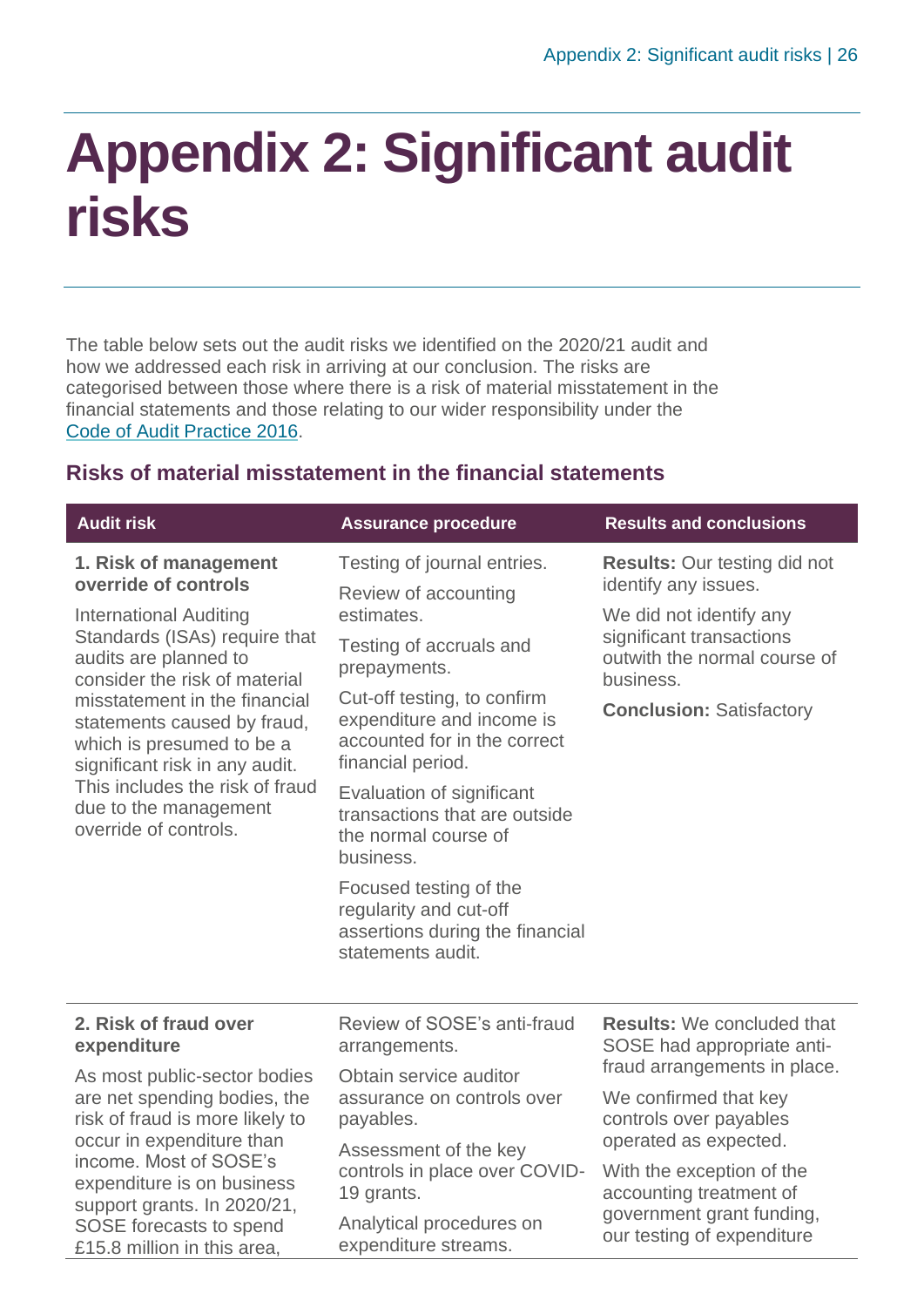| <b>Audit risk</b>                                                                                                                                                                                                                                                                                                                                                                                                                  | <b>Assurance procedure</b>                                                                                                                                                                                                                                                                                                                                                                                                                         | <b>Results and conclusions</b>                                                                                                                                                                                                                                                                                                 |
|------------------------------------------------------------------------------------------------------------------------------------------------------------------------------------------------------------------------------------------------------------------------------------------------------------------------------------------------------------------------------------------------------------------------------------|----------------------------------------------------------------------------------------------------------------------------------------------------------------------------------------------------------------------------------------------------------------------------------------------------------------------------------------------------------------------------------------------------------------------------------------------------|--------------------------------------------------------------------------------------------------------------------------------------------------------------------------------------------------------------------------------------------------------------------------------------------------------------------------------|
| representing 68 per cent of<br>the total forecast expenditure<br>for 2020/21. Most of these<br>grant payments are COVID-<br>19 grants such as the<br><b>Scottish Wedding Industry</b><br>Fund and the Hotel Support<br>Programme. Given the<br>extent, nature and complexity<br>of grant payments, there is a<br>risk that expenditure may be<br>misstated resulting in a<br>material misstatement in the<br>financial statements. | Consideration of initial<br>transactions made regarding<br>the establishment of SOSE.<br>Detailed testing of<br>expenditure transactions<br>focusing on areas of greatest<br>audit risk, including:<br>• cut-off testing to ensure<br>that expenditure has been<br>recognised in the correct<br>financial period<br>• focussed testing of grant<br>payments to confirm that<br>grants are only paid when<br>the grant conditions have<br>been met. | transactions, including<br>expenditure relating to Covid-<br>19 related grants, did not<br>identify any issues.<br>We concluded that SOSE<br>implemented adequate<br>systems for recording and<br>processing Covid-19 grants.<br>The accounting treatment of<br>these was also appropriate.<br><b>Conclusion: Satisfactory</b> |
|                                                                                                                                                                                                                                                                                                                                                                                                                                    | Review of accounting<br>entries/disclosures in relation<br>to areas such as COVID-19<br>grants.                                                                                                                                                                                                                                                                                                                                                    |                                                                                                                                                                                                                                                                                                                                |
|                                                                                                                                                                                                                                                                                                                                                                                                                                    | Consideration of internal<br>audit's work on COVID-19<br>response.                                                                                                                                                                                                                                                                                                                                                                                 |                                                                                                                                                                                                                                                                                                                                |
| 3. Accounting estimation<br>and judgements<br>There is a significant degree                                                                                                                                                                                                                                                                                                                                                        | Assessment of<br>management's controls and<br>procedures over the use of<br>estimations and judgements.                                                                                                                                                                                                                                                                                                                                            | <b>Results: Our review of</b><br>SOSE's actuaries did not<br>identify any issues.<br>We were content with the                                                                                                                                                                                                                  |
| of subjectivity in the<br>measurement and valuation<br>of material account areas,<br>including accruals, pensions<br>and non-current asset<br>valuations. The subjectivity<br>and judgement involved in<br>the valuation of these areas<br>represents an increased risk<br>of material misstatement in<br>the financial statements.                                                                                                | Review of the work of<br>management's experts used<br>in the preparation of the<br>annual report and accounts                                                                                                                                                                                                                                                                                                                                      | information provided by<br>SOSE to the actuary and<br>pension disclosures in the<br>accounts.                                                                                                                                                                                                                                  |
|                                                                                                                                                                                                                                                                                                                                                                                                                                    | including a review of actuarial<br>assumptions.                                                                                                                                                                                                                                                                                                                                                                                                    | Our year-end testing of<br>accruals did not highlight any                                                                                                                                                                                                                                                                      |
|                                                                                                                                                                                                                                                                                                                                                                                                                                    | Review of management's<br>assessment of the<br>appropriateness of the                                                                                                                                                                                                                                                                                                                                                                              | issues. No provisions were<br>recognised in the accounts.<br><b>Conclusion: Satisfactory</b>                                                                                                                                                                                                                                   |
|                                                                                                                                                                                                                                                                                                                                                                                                                                    | assumptions used in the<br>valuations.                                                                                                                                                                                                                                                                                                                                                                                                             |                                                                                                                                                                                                                                                                                                                                |
|                                                                                                                                                                                                                                                                                                                                                                                                                                    | Review of information<br>provided by SOSE to<br>management experts.                                                                                                                                                                                                                                                                                                                                                                                |                                                                                                                                                                                                                                                                                                                                |
|                                                                                                                                                                                                                                                                                                                                                                                                                                    | Testing of period-end<br>balances and related<br>disclosures, including<br>accruals and valuations.                                                                                                                                                                                                                                                                                                                                                |                                                                                                                                                                                                                                                                                                                                |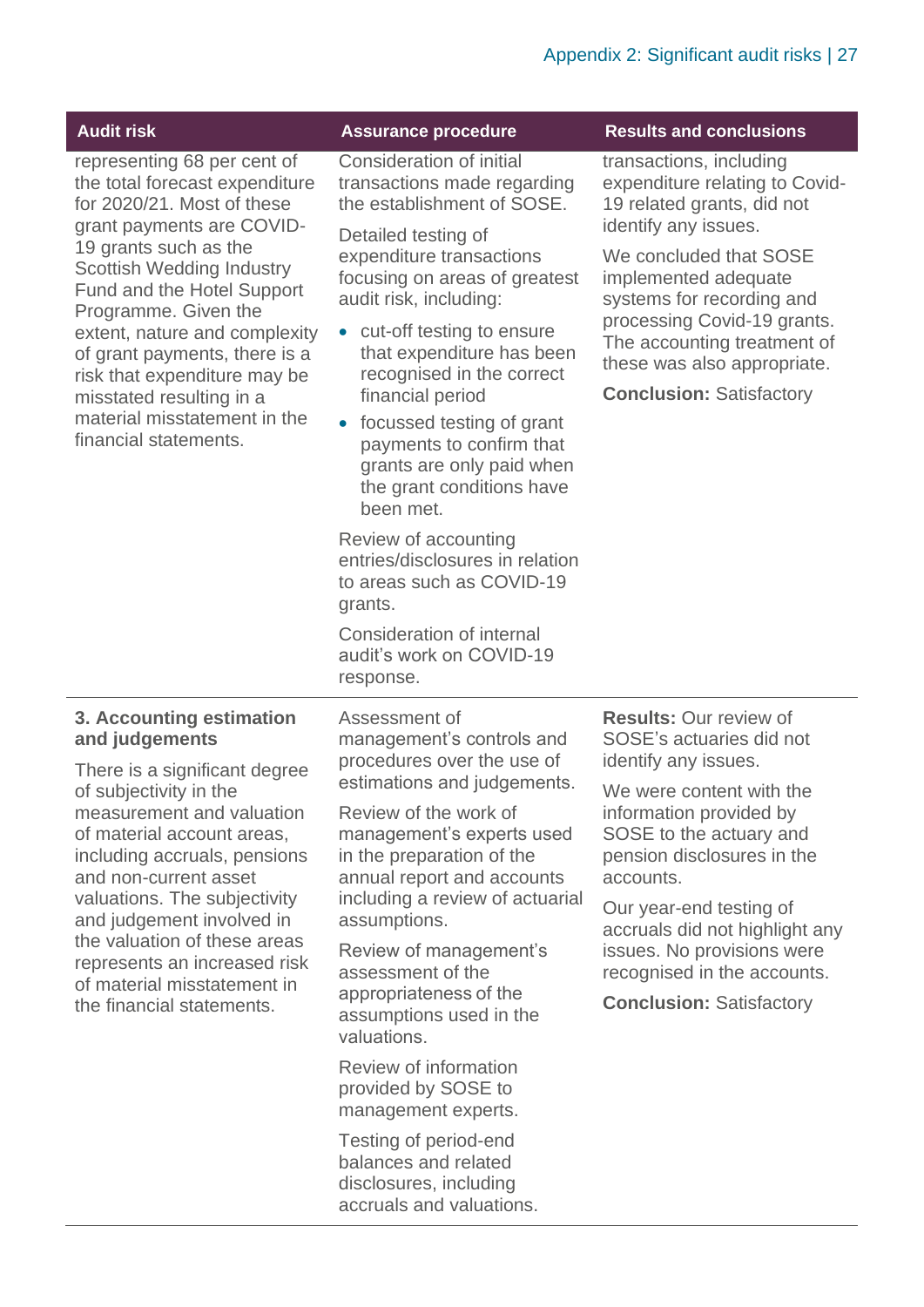#### **Risks identified from the auditor's wider responsibility under the Code of Audit Practice**

#### **4. Governance arrangements, financial planning and performance management framework**

SOSE is a new organisation which is bedding-in its governance and overall corporate arrangements. At the same time, Covid-19 has had an impact on SOSE's ability to fully establish these arrangements and operations during its first full year. Due to Covid-19, SOSE has an interim framework agreement in place with the Scottish Government and has yet to fully establish its committee structure and delegated authority levels. Covid-19 has also had an impact of SOSE's ability to recruit staff. In addition, SOSE delayed the preparation of its strategic plan until April 2022 to align with the planning cycle of the other enterprise and skills agencies such as Scottish Enterprise. As a result, it has yet to fully develop its longer-term financial planning, workforce planning and performance targets and reporting.

While this delay in establishing SOSE's governance and accountability arrangements is understandable in the circumstances, there is a risk to effective governance and resource planning until these arrangements are fully developed.

#### **5. Governance over Covid-19 related support funding**

SOSE has had a key role in Scotland's response to Covid-19, supporting jobs and

Assessment of the effectiveness of governance arrangements in place and progress with developing these further.

Review of disclosures in the performance report and governance statement in the annual report and accounts.

Consideration of internal audit's work on governance arrangements.

#### **Audit risk Assurance procedure Results and conclusions**

**Results:** We assessed the effectiveness of the governance arrangements in place at SOSE. Work continues to develop a performance measurement framework, and SOSE is planning to prepare a longerterm financial strategy once its strategic action plan is in place. We acknowledge good progress in SOSE's first year and the impact of Covid-19 on the progress in these areas.

**Conclusion:** Work is progressing to embed and further develop SOSE's governance arrangements.

Review of the extent and nature of COVID-19 grants distributed by SOSE to businesses.

**Results:** We carried out a detailed review of the governance arrangements, processes and key controls for administering Covid-19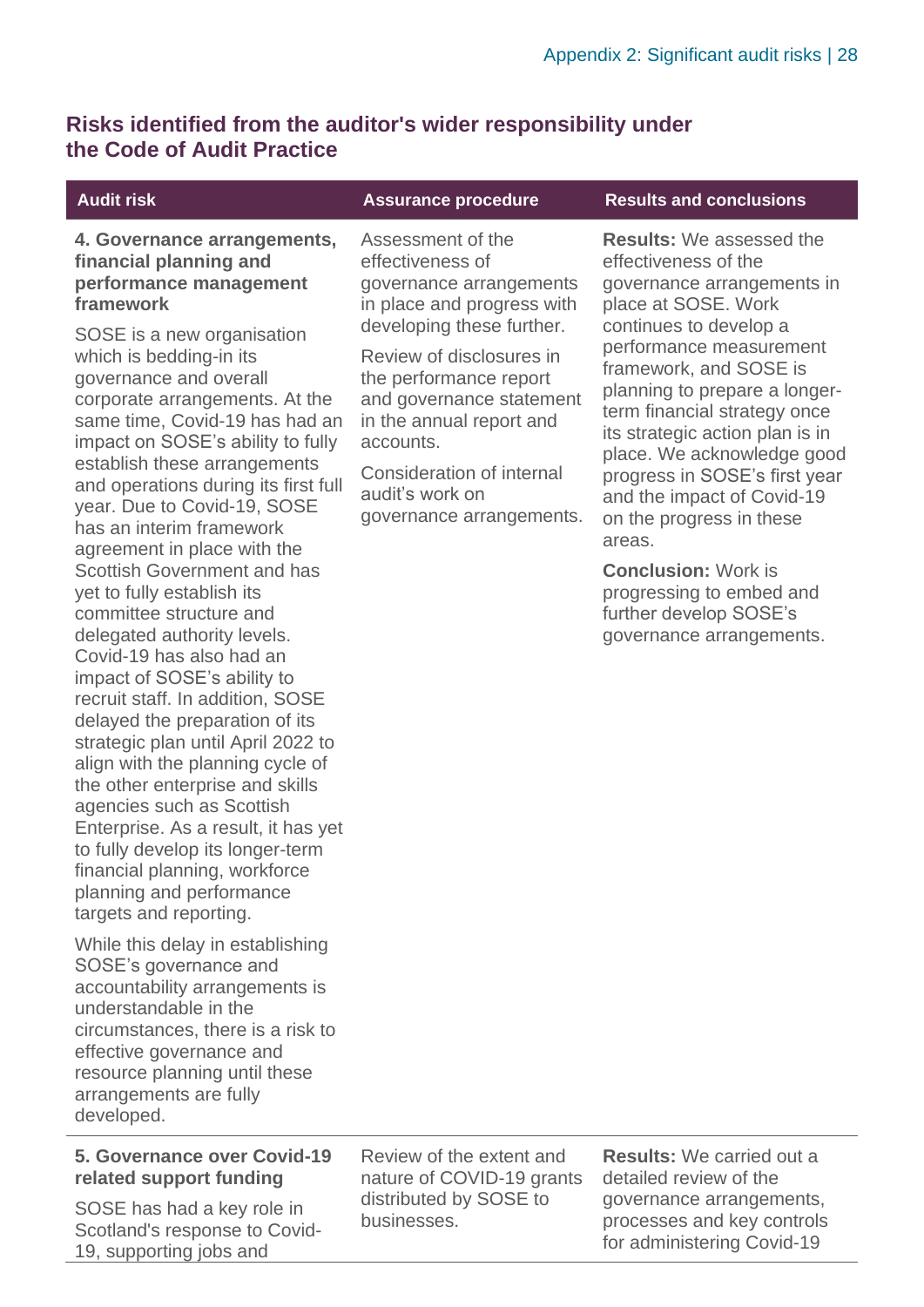| <b>Audit risk</b>                                                                                                                                                                                                                                                                                                                                                                                                                                                                                                                                                                                                                                                                                                             | <b>Assurance procedure</b>                                                                                                                                                                                                                                                                                                                                                                                                                                                                     | <b>Results and conclusions</b>                                                                                                                                                                                                                                                                                                                                                                                                                                                                                                                |
|-------------------------------------------------------------------------------------------------------------------------------------------------------------------------------------------------------------------------------------------------------------------------------------------------------------------------------------------------------------------------------------------------------------------------------------------------------------------------------------------------------------------------------------------------------------------------------------------------------------------------------------------------------------------------------------------------------------------------------|------------------------------------------------------------------------------------------------------------------------------------------------------------------------------------------------------------------------------------------------------------------------------------------------------------------------------------------------------------------------------------------------------------------------------------------------------------------------------------------------|-----------------------------------------------------------------------------------------------------------------------------------------------------------------------------------------------------------------------------------------------------------------------------------------------------------------------------------------------------------------------------------------------------------------------------------------------------------------------------------------------------------------------------------------------|
| businesses. This includes<br>distributing Covid-19 grants to<br>businesses. Decision-making in<br>a fast-moving environment<br>presents a number of<br>challenges for SOSE and other<br>public bodies. These include<br>maintaining good governance<br>and controls while making<br>decisions quickly, adapting<br>performance measures and<br>ensuring that anti-fraud<br>arrangements remain robust at<br>a time when the risk of fraud is<br>increased.                                                                                                                                                                                                                                                                    | Consideration of the<br>governance and<br>accountability<br>arrangements for<br>distributing COVID-19<br>grants, including the level<br>of scrutiny and steps taken<br>to minimise fraud and<br>error.<br>Assessment of the key<br>controls in place over<br>COVID-19 grants.<br>Focussed testing of grant<br>payments to assess<br>whether grants are only<br>paid when the grant<br>conditions have been met.<br>Review of performance<br>targets for the efficiency<br>and effectiveness of | related grant payments. We<br>considered the work of<br>internal audit on Covid-19<br>grants and relied on their<br>work during our testing.<br>We concluded that SOSE<br>had appropriate<br>arrangements in place over<br>Covid-19 related business<br>support funding. We also<br>confirmed that during SOSE<br>acted as the principal in<br>issuing this funding during<br>2020/21.<br><b>Conclusion: Satisfactory</b>                                                                                                                     |
|                                                                                                                                                                                                                                                                                                                                                                                                                                                                                                                                                                                                                                                                                                                               | COVID-19 funding.                                                                                                                                                                                                                                                                                                                                                                                                                                                                              |                                                                                                                                                                                                                                                                                                                                                                                                                                                                                                                                               |
|                                                                                                                                                                                                                                                                                                                                                                                                                                                                                                                                                                                                                                                                                                                               | Consideration of internal<br>audit's work on COVID-19<br>response.                                                                                                                                                                                                                                                                                                                                                                                                                             |                                                                                                                                                                                                                                                                                                                                                                                                                                                                                                                                               |
| 6. Governance of cyber<br>security<br>Organisations are increasingly<br>threatened by cyber-attacks as<br>evidenced by recent incidents<br>affecting public bodies. This risk<br>is heightened due to the impact<br>of Covid-19 such as home-<br>working. SOSE has a shared<br><b>Enterprise Information Service</b><br>(EIS) IT arrangement with<br>Scottish Enterprise, Highlands<br>and Islands Enterprise and<br>Skills Development Scotland. In<br>its assurance map for EIS IT<br>oversight and assurance<br>activities, internal audit<br>highlighted scope for<br>strengthening cyber security<br>controls. There is a risk that a<br>cyber-attack could disrupt<br>SOSE systems, including key<br>financial systems. | Assess progress towards<br>improving cyber security<br>including achieving Cyber<br>Essentials+ accreditation.<br>Consider disclosure of<br>cyber security risk in the<br>governance statement<br>within the annual report<br>and accounts.                                                                                                                                                                                                                                                    | <b>Results: EIS partner bodies</b><br>(including SOSE) achieved<br><b>Cyber Essentials+</b><br>accreditation in June 2021.<br>While this is a positive<br>development, this is an area<br>requiring ongoing attention<br>with an internal audit report<br>on the new security<br>operations centre raising 17<br>new recommendations.<br><b>Conclusion: Satisfactory, but</b><br>further work is required to<br>address internal audit<br>recommendations and to<br>maintain good arrangements<br>to offset the threat of a cyber-<br>attack. |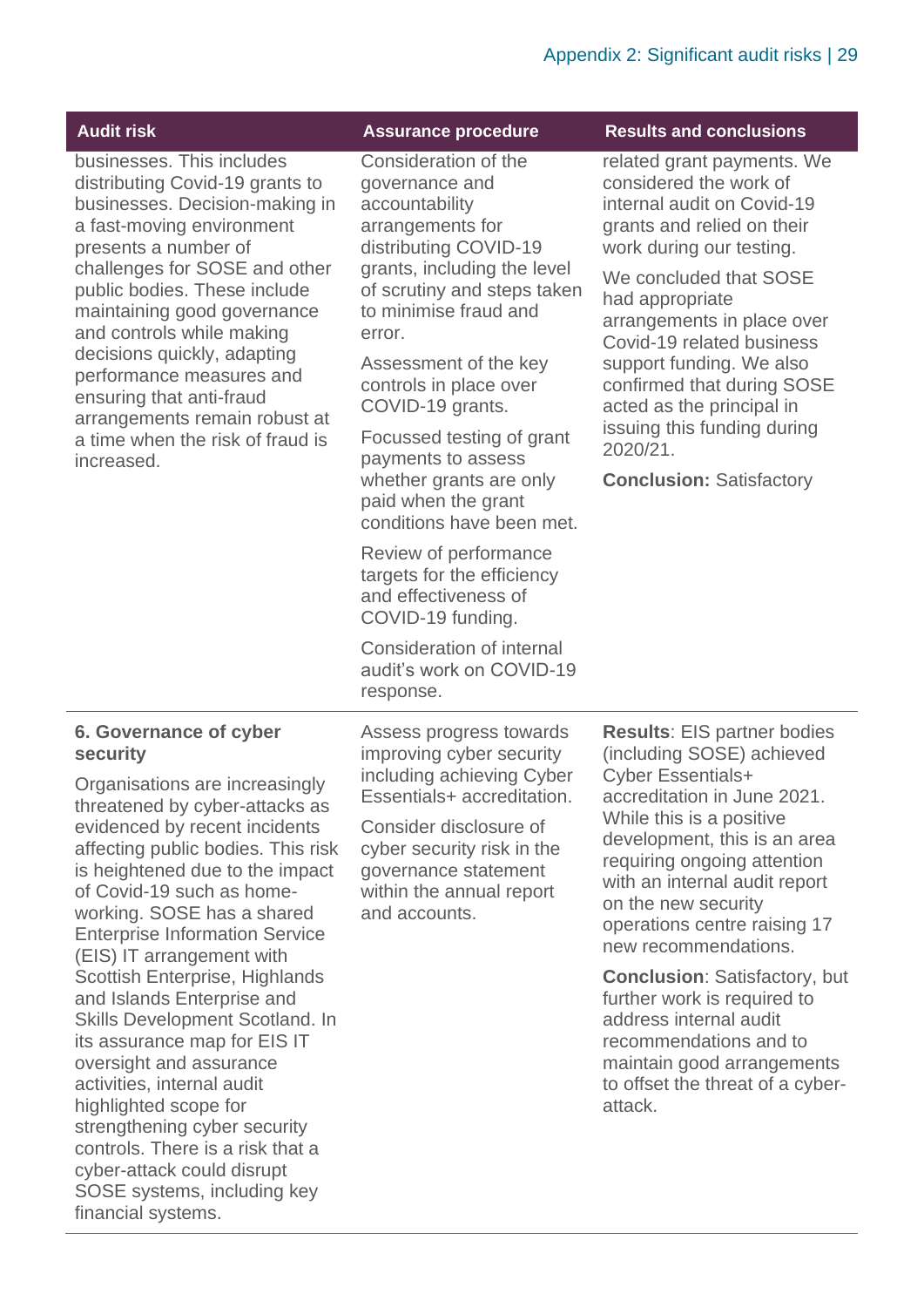### <span id="page-29-0"></span>**Appendix 3: Summary of 2020/21 national performance reports**

April [Affordable housing](https://www.audit-scotland.gov.uk/report/affordable-housing)

June [Highlands and Islands Enterprise: Management of Cairngorm mountain and](https://www.audit-scotland.gov.uk/report/highlands-and-islands-enterprise-management-of-cairngorm-mountain-and-funicular-railway)  [funicular railway](https://www.audit-scotland.gov.uk/report/highlands-and-islands-enterprise-management-of-cairngorm-mountain-and-funicular-railway)

[Local government in Scotland Overview 2020](https://www.audit-scotland.gov.uk/report/local-government-in-scotland-overview-2020)

**July** [The National Fraud Initiative in Scotland 2018/19](https://www.audit-scotland.gov.uk/report/the-national-fraud-initiative-in-scotland-201819)

**January** [Digital progress in local government](https://www.audit-scotland.gov.uk/report/digital-progress-in-local-government) [Local government in Scotland: Financial overview 2019/20](https://www.audit-scotland.gov.uk/report/local-government-in-scotland-financial-overview-201920)

February [NHS in Scotland 2020](https://www.audit-scotland.gov.uk/report/nhs-in-scotland-2020)

March [Improving outcomes for young people through school education](https://www.audit-scotland.gov.uk/report/improving-outcomes-for-young-people-through-school-education)